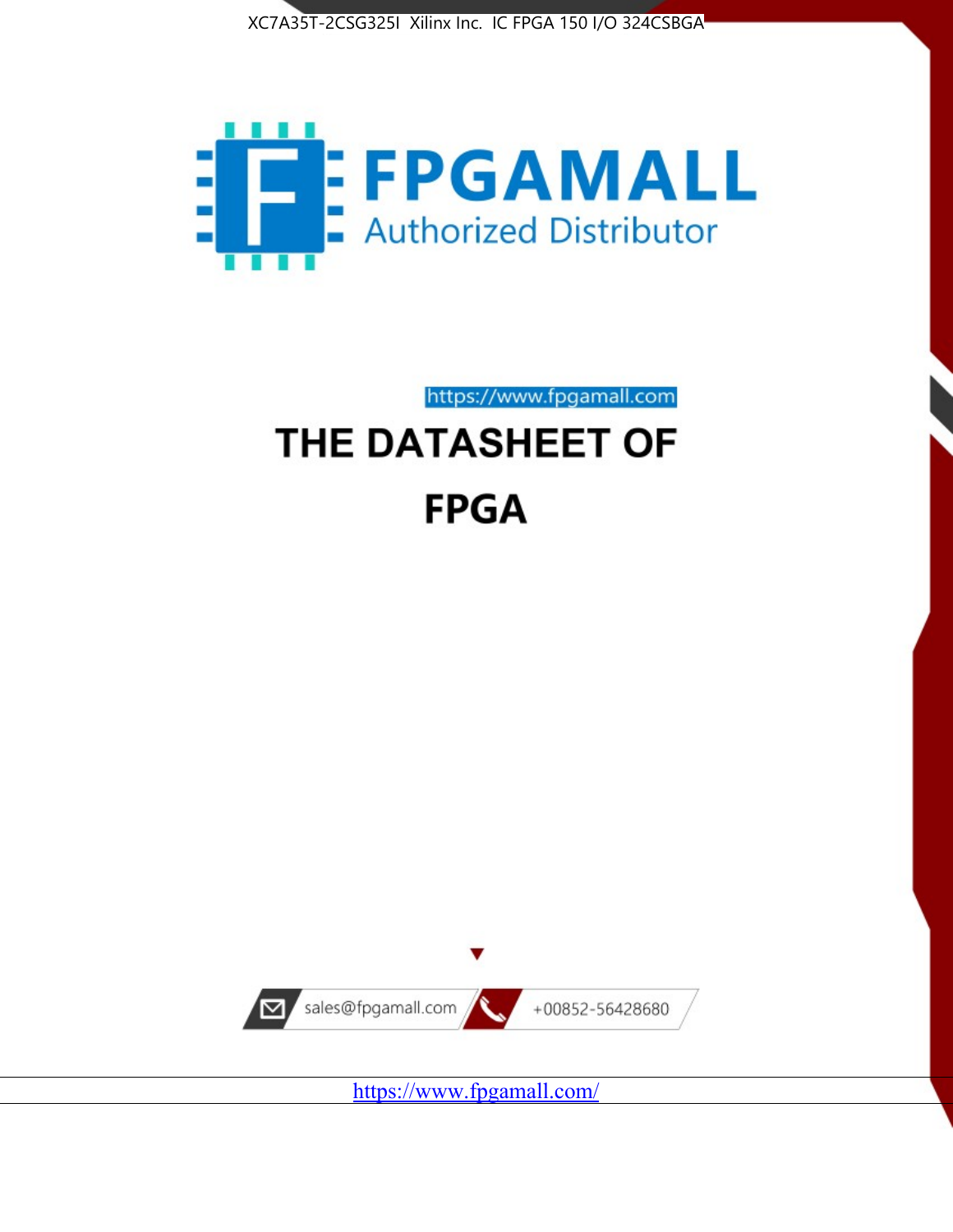# **EXALINX**

# **7 Series FPGAs Data Sheet: Overview**

DS180 (v2.6) February 27, 2018 **Product Specification**

# **General Description**

Xilinx® 7 series FPGAs comprise four FPGA families that address the complete range of system requirements, ranging from low cost, small form factor, cost-sensitive, high-volume applications to ultra high-end connectivity bandwidth, logic capacity, and signal processing capability for the most demanding high-performance applications. The 7 series FPGAs include:

- Spartan®-7 Family: Optimized for low cost, lowest power, and high I/O performance. Available in low-cost, very small form-factor packaging for smallest PCB footprint.
- Artix®-7 Family: Optimized for low power applications requiring serial transceivers and high DSP and logic throughput. Provides the lowest total bill of materials cost for high-throughput, cost-sensitive applications.
- Kintex®-7 Family: Optimized for best price-performance with a 2X improvement compared to previous generation, enabling a new class of FPGAs.
- Virtex®-7 Family: Optimized for highest system performance and capacity with a 2X improvement in system performance. Highest capability devices enabled by stacked silicon interconnect (SSI) technology

Built on a state-of-the-art, high-performance, low-power (HPL), 28 nm, high-k metal gate (HKMG) process technology, 7 series FPGAs enable an unparalleled increase in system performance with 2.9 Tb/s of I/O bandwidth, 2 million logic cell capacity, and 5.3 TMAC/s DSP, while consuming 50% less power than previous generation devices to offer a fully programmable alternative to ASSPs and ASICs.

# **Summary of 7 Series FPGA Features**

- Advanced high-performance FPGA logic based on real 6-input lookup table (LUT) technology configurable as distributed memory.
- 36 Kb dual-port block RAM with built-in FIFO logic for on-chip data buffering.
- High-performance SelectIO™ technology with support for DDR3 interfaces up to 1,866 Mb/s.
- High-speed serial connectivity with built-in multi-gigabit transceivers from 600 Mb/s to max. rates of 6.6 Gb/s up to 28.05 Gb/s, offering a special low-power mode, optimized for chip-to-chip interfaces.
- A user configurable analog interface (XADC), incorporating dual 12-bit 1MSPS analog-to-digital converters with on-chip thermal and supply sensors.
- DSP slices with 25 x 18 multiplier, 48-bit accumulator, and pre-adder for high-performance filtering, including optimized symmetric coefficient filtering.
- Powerful clock management tiles (CMT), combining phase-locked loop (PLL) and mixed-mode clock manager (MMCM) blocks for high precision and low jitter.
- Quickly deploy embedded processing with MicroBlaze™ processor.
- Integrated block for PCI Express® (PCIe), for up to x8 Gen3 Endpoint and Root Port designs.
- Wide variety of configuration options, including support for commodity memories, 256-bit AES encryption with HMAC/SHA-256 authentication, and built-in SEU detection and correction.
- Low-cost, wire-bond, bare-die flip-chip, and high signal integrity flipchip packaging offering easy migration between family members in the same package. All packages available in Pb-free and selected packages in Pb option.
- Designed for high performance and lowest power with 28 nm, HKMG, HPL process, 1.0V core voltage process technology and 0.9V core voltage option for even lower power.

| <b>Max. Capability</b>         | Spartan-7           | Artix-7                                    | Kintex-7                                              | Virtex-7                                |
|--------------------------------|---------------------|--------------------------------------------|-------------------------------------------------------|-----------------------------------------|
| Logic Cells                    | 102K                | 215K                                       | 478K                                                  | 1,955K                                  |
| Block RAM <sup>(1)</sup>       | 4.2 Mb              | 13 Mb                                      | 34 Mb                                                 | 68 Mb                                   |
| <b>DSP Slices</b>              | 160                 | 740                                        | 1,920                                                 | 3,600                                   |
| DSP Performance <sup>(2)</sup> | 176 GMAC/s          | 929 GMAC/s                                 | 2,845 GMAC/s                                          | 5,335 GMAC/s                            |
| MicroBlaze CPU <sup>(3)</sup>  | 260 DMIPs           | 303 DMIPs                                  | 438 DMIPs                                             | 441 DMIPs                               |
| Transceivers                   |                     | 16                                         | 32                                                    | 96                                      |
| <b>Transceiver Speed</b>       |                     | $6.6$ Gb/s                                 | $12.5$ Gb/s                                           | 28.05 Gb/s                              |
| Serial Bandwidth               |                     | $211$ Gb/s                                 | 800 Gb/s                                              | 2,784 Gb/s                              |
| PCIe Interface                 | -                   | x4 Gen2                                    | x8 Gen2                                               | x8 Gen3                                 |
| Memory Interface               | 800 Mb/s            | 1.066 Mb/s                                 | 1.866 Mb/s                                            | 1.866 Mb/s                              |
| I/O Pins                       | 400                 | 500                                        | 500                                                   | 1,200                                   |
| I/O Voltage                    | $1.2V - 3.3V$       | $1.2V - 3.3V$                              | $1.2V - 3.3V$                                         | $1.2V - 3.3V$                           |
| Package Options                | Low-Cost, Wire-Bond | Low-Cost, Wire-Bond,<br>Bare-Die Flip-Chip | Bare-Die Flip-Chip and High-<br>Performance Flip-Chip | <b>Highest Performance</b><br>Flip-Chip |

#### *Table 1:* **7 Series Families Comparison**

#### **Notes:**

1. Additional memory available in the form of distributed RAM.

2. Peak DSP performance numbers are based on symmetrical filter implementation.<br>3. Peak MicroBlaze CPU performance numbers based on microcontroller preset.

Peak MicroBlaze CPU performance numbers based on microcontroller preset.

© Copyright 2010–2018 Xilinx, Inc., Xilinx, the Xilinx logo, Artix, ISE, Kintex, Spartan, Virtex, Vivado, Zynq, and other designated brands included herein are trademarks of Xilinx in the United States and other countries. PCI Express is a trademark of PCI-SIG and used under license. All other trademarks are the property of their respective owners.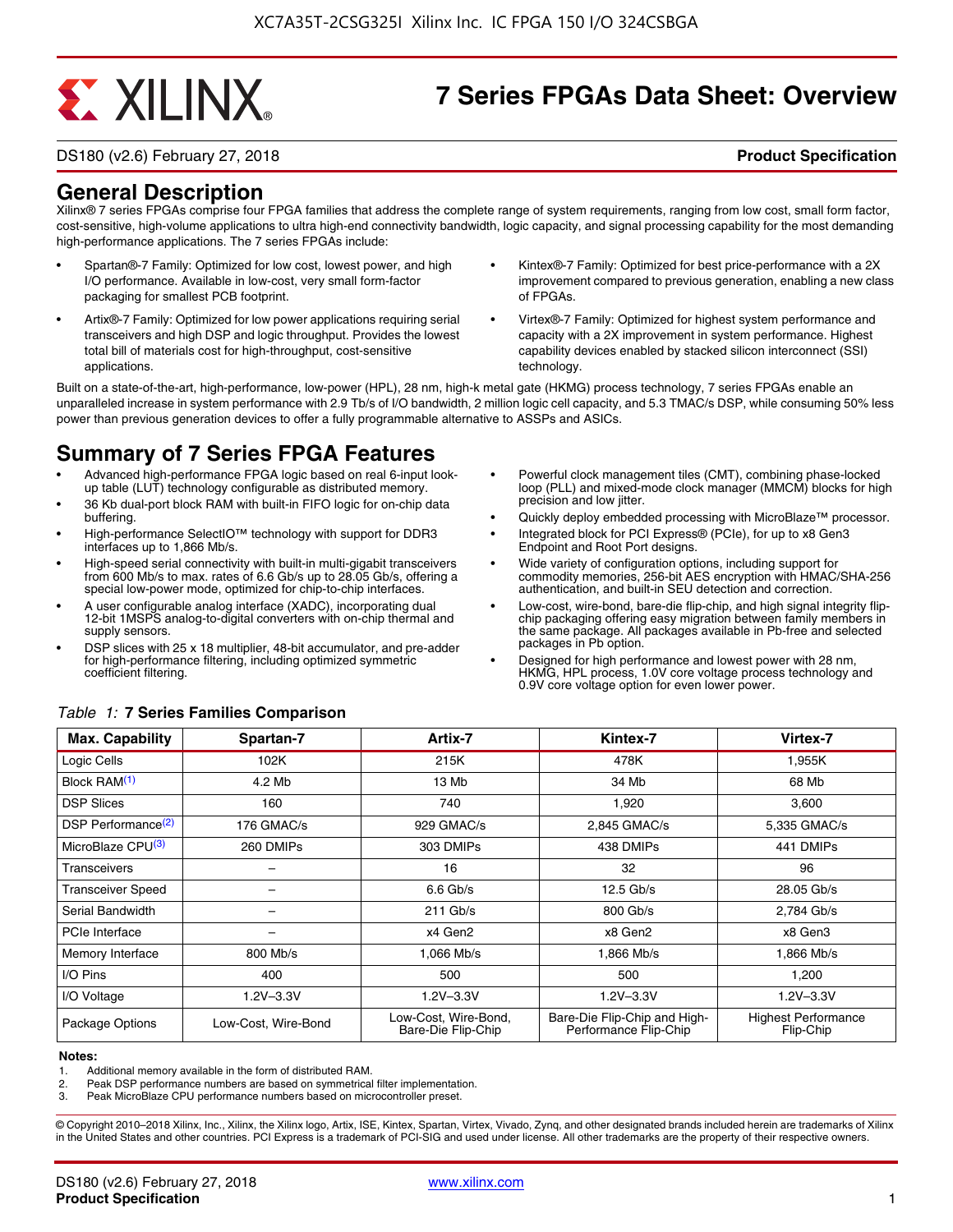# **Spartan-7 FPGA Feature Summary**

#### *Table 2:* **Spartan-7 FPGA Feature Summary by Device**

|               |                |                       | <b>CLB</b>                            |                                     |              | <b>Block RAM Blocks</b> <sup>(3)</sup> |             |                     |             |             |                              |                                   |                              |
|---------------|----------------|-----------------------|---------------------------------------|-------------------------------------|--------------|----------------------------------------|-------------|---------------------|-------------|-------------|------------------------------|-----------------------------------|------------------------------|
| <b>Device</b> | Logic<br>Cells | Slices <sup>(1)</sup> | Max<br><b>Distributed</b><br>RAM (Kb) | <b>DSP</b><br>Slices <sup>(2)</sup> | <b>18 Kb</b> | 36 Kb                                  | Max<br>(Kb) | CMTS <sup>(4)</sup> | <b>PCle</b> | <b>GT</b>   | <b>XADC</b><br><b>Blocks</b> | Total I/O<br>Banks <sup>(5)</sup> | <b>Max User</b><br><b>VO</b> |
| XC7S6         | 6,000          | 938                   | 70                                    | 10                                  | 10           | 5                                      | 180         | 2                   | $\Omega$    | 0           | 0                            | 2                                 | 100                          |
| <b>XC7S15</b> | 12,800         | 2,000                 | 150                                   | 20                                  | 20           | 10                                     | 360         | 2                   | $\Omega$    | $\mathbf 0$ | 0                            | 2                                 | 100                          |
| <b>XC7S25</b> | 23,360         | 3,650                 | 313                                   | 80                                  | 90           | 45                                     | 1,620       | 3                   | 0           | 0           |                              | 3                                 | 150                          |
| <b>XC7S50</b> | 52,160         | 8,150                 | 600                                   | 120                                 | 150          | 75                                     | 2,700       | 5                   | $\Omega$    | 0           |                              | 5                                 | 250                          |
| <b>XC7S75</b> | 76,800         | 12,000                | 832                                   | 140                                 | 180          | 90                                     | 3,240       | 8                   | 0           | 0           |                              | 8                                 | 400                          |
| XC7S100       | 102,400        | 16.000                | 1,100                                 | 160                                 | 240          | 120                                    | 4,320       | 8                   | 0           | 0           |                              | 8                                 | 400                          |

#### **Notes:**

1. Each 7 series FPGA slice contains four LUTs and eight flip-flops; only some slices can use their LUTs as distributed RAM or SRLs.<br>2. Each DSP slice contains a pre-adder. a 25 x 18 multiplier. an adder. and an accumulato

2. Each DSP slice contains a pre-adder, a 25 x 18 multiplier, an adder, and an accumulator. 3. Block RAMs are fundamentally 36 Kb in size; each block can also be used as two independent 18 Kb blocks.

4. Each CMT contains one MMCM and one PLL.

5. Does not include configuration Bank 0.

#### *Table 3:* **Spartan-7 FPGA Device-Package Combinations and Maximum I/Os**

| Package         | CPGA196      | <b>CSGA225</b> | <b>CSGA324</b> | FTGB196    | <b>FGGA484</b> | <b>FGGA676</b> |
|-----------------|--------------|----------------|----------------|------------|----------------|----------------|
| Size (mm)       | $8 \times 8$ | $13 \times 13$ | $15 \times 15$ | 15 x 15    | 23 x 23        | 27 x 27        |
| Ball Pitch (mm) | 0.5          | 0.8            | 0.8            | 1.0        | 1.0            | 1.0            |
| <b>Device</b>   | HR $l$ (1)   | HR $UO(1)$     | HR $UO(1)$     | HR $UO(1)$ | HR $UO(1)$     | HR $UO(1)$     |
| XC7S6           | 100          | 100            |                | 100        |                |                |
| <b>XC7S15</b>   | 100          | 100            |                | 100        |                |                |
| <b>XC7S25</b>   |              | 150            | 150            | 100        |                |                |
| <b>XC7S50</b>   |              |                | 210            | 100        | 250            |                |
| <b>XC7S75</b>   |              |                |                |            | 338            | 400            |
| <b>XC7S100</b>  |              |                |                |            | 338            | 400            |

#### **Notes:**

1. HR = High-range I/O with support for I/O voltage from 1.2V to 3.3V.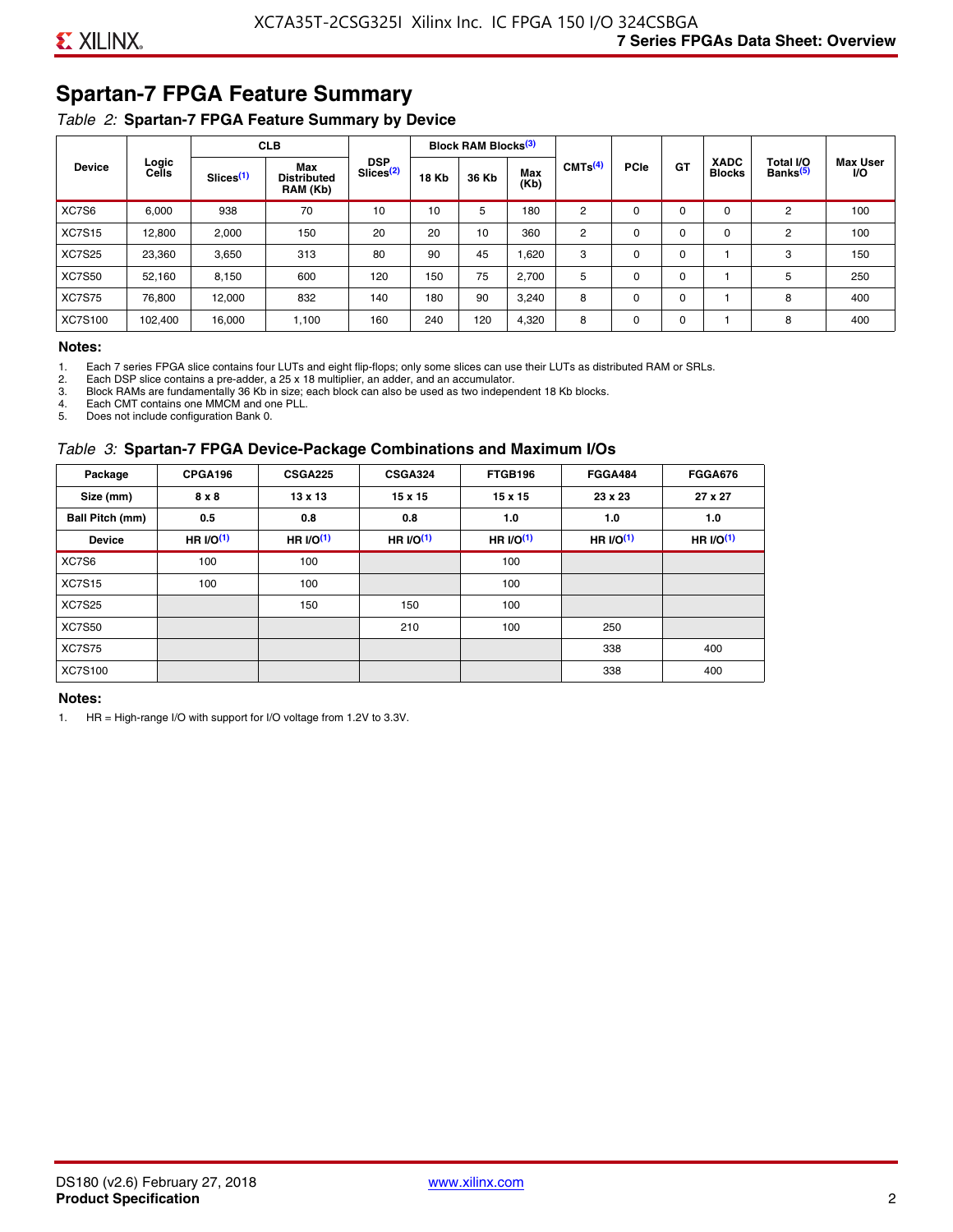# **Artix-7 FPGA Feature Summary**

#### *Table 4:* **Artix-7 FPGA Feature Summary by Device**

|                 |                |                       | <b>Configurable Logic Blocks</b><br>(CLBs) | <b>DSP48E1</b>        |              | Block RAM Blocks <sup>(3)</sup> |             |                     |                     |             | <b>XADC</b>   | Total I/O            | <b>Max User</b>    |
|-----------------|----------------|-----------------------|--------------------------------------------|-----------------------|--------------|---------------------------------|-------------|---------------------|---------------------|-------------|---------------|----------------------|--------------------|
| <b>Device</b>   | Logic<br>Cells | Slices <sup>(1)</sup> | Max<br><b>Distributed</b><br>RAM (Kb)      | Slices <sup>(2)</sup> | <b>18 Kb</b> | 36 Kb                           | Max<br>(Kb) | CMTS <sup>(4)</sup> | PCle <sup>(5)</sup> | <b>GTPs</b> | <b>Blocks</b> | Banks <sup>(6)</sup> | I/O <sub>(7)</sub> |
| XC7A12T         | 12,800         | 2,000                 | 171                                        | 40                    | 40           | 20                              | 720         | 3                   |                     | 2           |               | 3                    | 150                |
| XC7A15T         | 16,640         | 2,600                 | 200                                        | 45                    | 50           | 25                              | 900         | 5                   |                     | 4           |               | 5                    | 250                |
| XC7A25T         | 23,360         | 3,650                 | 313                                        | 80                    | 90           | 45                              | 1,620       | 3                   |                     | 4           |               | 3                    | 150                |
| XC7A35T         | 33,280         | 5,200                 | 400                                        | 90                    | 100          | 50                              | 1,800       | 5                   |                     | 4           |               | 5                    | 250                |
| XC7A50T         | 52,160         | 8,150                 | 600                                        | 120                   | 150          | 75                              | 2.700       | 5                   |                     | 4           |               | 5                    | 250                |
| XC7A75T         | 75,520         | 11,800                | 892                                        | 180                   | 210          | 105                             | 3,780       | 6                   |                     | 8           |               | 6                    | 300                |
| <b>XC7A100T</b> | 101.440        | 15,850                | 1.188                                      | 240                   | 270          | 135                             | 4,860       | 6                   |                     | 8           |               | 6                    | 300                |
| <b>XC7A200T</b> | 215,360        | 33,650                | 2,888                                      | 740                   | 730          | 365                             | 13,140      | 10                  |                     | 16          |               | 10                   | 500                |

**Notes:**  Each 7 series FPGA slice contains four LUTs and eight flip-flops; only some slices can use their LUTs as distributed RAM or SRLs.

2. Each DSP slice contains a pre-adder, a 25 x 18 multiplier, an adder, and an accumulator.

3. Block RAMs are fundamentally 36 Kb in size; each block can also be used as two independent 18 Kb blocks.

4. Each CMT contains one MMCM and one PLL.<br>5. Artix-7 FPGA Interface Blocks for PCI Express

5. Artix-7 FPGA Interface Blocks for PCI Express support up to x4 Gen 2.<br>6. Does not include configuration Bank 0.

6. Does not include configuration Bank 0.

This number does not include GTP transceivers.

#### *Table 5:* **Artix-7 FPGA Device-Package Combinations and Maximum I/Os**

| Package <sup>(1)</sup>    |                | <b>CPG236</b>     |            | <b>CPG238</b>     |       | <b>CSG324</b>     |                | <b>CSG325</b>     |      | <b>FTG256</b>     |            | <b>SBG484</b>     |                | FGG484 <sup>(2)</sup> |            | FBG484 <sup>(2)</sup> |       | FGG676 <sup>(3)</sup> |            | FBG676 <sup>(3)</sup> |            | <b>FFG1156</b> |
|---------------------------|----------------|-------------------|------------|-------------------|-------|-------------------|----------------|-------------------|------|-------------------|------------|-------------------|----------------|-----------------------|------------|-----------------------|-------|-----------------------|------------|-----------------------|------------|----------------|
| Size (mm)                 |                | $10 \times 10$    |            | $10 \times 10$    |       | $15 \times 15$    |                | 15 x 15           |      | $17 \times 17$    |            | $19 \times 19$    |                | 23 x 23               |            | 23 x 23               |       | 27 x 27               |            | 27 x 27               |            | 35 x 35        |
| <b>Ball Pitch</b><br>(mm) |                | 0.5               |            | 0.5               |       | 0.8               |                | 0.8               |      | 1.0               |            | 0.8               |                | 1.0                   |            | 1.0                   |       | 1.0                   |            | 1.0                   |            | 1.0            |
| <b>Device</b>             | G(T)           | <b>VO</b>         | <b>GTP</b> | <b>VO</b>         | G(TP) | I/O               | G(TP)          | <b>VO</b>         | G(TP | VO.               | <b>GTP</b> | <b>VO</b>         | G(TP)          | VO.                   | <b>GTP</b> | VO.                   | G(TP) | <b>VO</b>             | <b>GTP</b> | <b>I/O</b>            | <b>GTP</b> | <b>VO</b>      |
|                           |                | HR <sup>(5)</sup> | (4)        | HR <sup>(5)</sup> |       | HR <sup>(5)</sup> |                | HR <sup>(5)</sup> |      | HR <sup>(5)</sup> |            | HR <sup>(5)</sup> |                | HR <sup>(5)</sup>     |            | HR <sup>(5)</sup>     |       | HR <sup>(5)</sup>     |            | HR <sup>(5)</sup>     |            | HR(5)          |
| XC7A12T                   |                |                   | 2          | 112               |       |                   | $\overline{2}$ | 150               |      |                   |            |                   |                |                       |            |                       |       |                       |            |                       |            |                |
| XC7A15T                   | $\overline{2}$ | 106               |            |                   | 0     | 210               | $\overline{4}$ | 150               | 0    | 170               |            |                   | 4              | 250                   |            |                       |       |                       |            |                       |            |                |
| XC7A25T                   |                |                   | 2          | 112               |       |                   | 4              | 150               |      |                   |            |                   |                |                       |            |                       |       |                       |            |                       |            |                |
| XC7A35T                   | $\overline{2}$ | 106               |            |                   | 0     | 210               | 4              | 150               | 0    | 170               |            |                   | 4              | 250                   |            |                       |       |                       |            |                       |            |                |
| XC7A50T                   | 2              | 106               |            |                   | 0     | 210               | 4              | 150               | 0    | 170               |            |                   | 4              | 250                   |            |                       |       |                       |            |                       |            |                |
| XC7A75T                   |                |                   |            |                   | 0     | 210               |                |                   | 0    | 170               |            |                   | 4              | 285                   |            |                       | 8     | 300                   |            |                       |            |                |
| <b>XC7A100T</b>           |                |                   |            |                   | 0     | 210               |                |                   | 0    | 170               |            |                   | $\overline{4}$ | 285                   |            |                       | 8     | 300                   |            |                       |            |                |
| <b>XC7A200T</b>           |                |                   |            |                   |       |                   |                |                   |      |                   | 4          | 285               |                |                       | 4          | 285                   |       |                       | 8          | 400                   | 16         | 500            |

#### **Notes:**

1. All packages listed are Pb-free (SBG, FBG, FFG with exemption 15). Some packages are available in Pb option.

2. Devices in FGG484 and FBG484 are footprint compatible.

3. Devices in FGG676 and FBG676 are footprint compatible.

4. GTP transceivers in CP, CS, FT, and FG packages support data rates up to 6.25 Gb/s.<br>5. HR = High-range I/O with support for I/O voltage from 1.2V to 3.3V.

HR = High-range I/O with support for I/O voltage from 1.2V to 3.3V.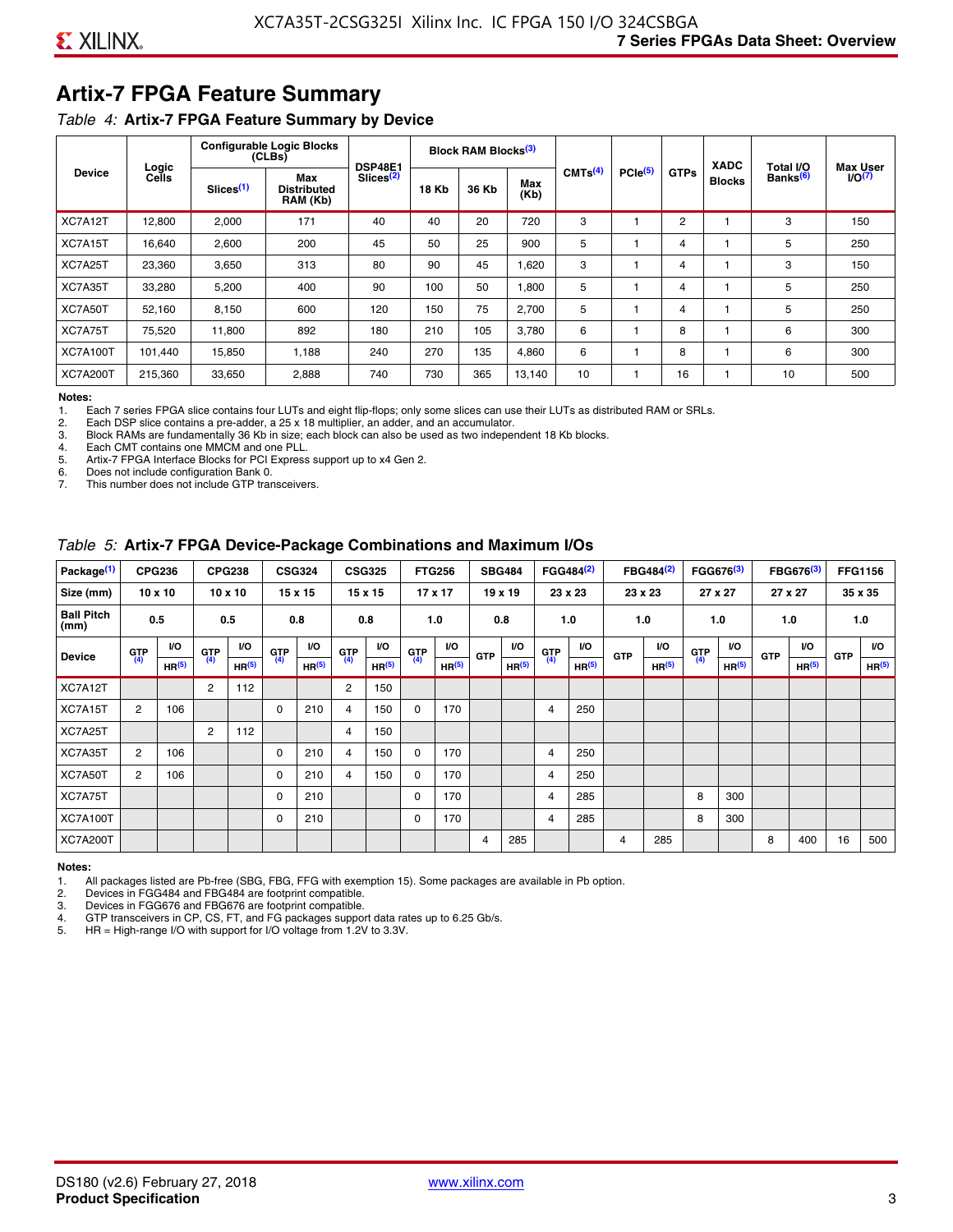# **Kintex-7 FPGA Feature Summary**

#### *Table 6:* **Kintex-7 FPGA Feature Summary by Device**

|                 |                |                       | <b>Configurable Logic</b><br><b>Blocks (CLBs)</b> | <b>DSP</b>            |       | <b>Block RAM Blocks</b> <sup>(3)</sup> |          |                     |              |             | <b>XADC</b>   | Total I/O            | Max               |
|-----------------|----------------|-----------------------|---------------------------------------------------|-----------------------|-------|----------------------------------------|----------|---------------------|--------------|-------------|---------------|----------------------|-------------------|
| <b>Device</b>   | Logic<br>Cells | Slices <sup>(1)</sup> | Max<br><b>Distributed</b><br>RAM (Kb)             | Slices <sup>(2)</sup> | 18 Kb | 36 Kb                                  | Max (Kb) | CMTS <sup>(4)</sup> | $PCle^{(5)}$ | <b>GTXs</b> | <b>Blocks</b> | Banks <sup>(6)</sup> | User<br>$1/0^{7}$ |
| XC7K70T         | 65.600         | 10,250                | 838                                               | 240                   | 270   | 135                                    | 4,860    | 6                   |              | 8           |               | 6                    | 300               |
| <b>XC7K160T</b> | 162,240        | 25,350                | 2,188                                             | 600                   | 650   | 325                                    | 11.700   | 8                   |              | 8           |               | 8                    | 400               |
| <b>XC7K325T</b> | 326,080        | 50,950                | 4,000                                             | 840                   | 890   | 445                                    | 16,020   | 10                  |              | 16          |               | 10                   | 500               |
| <b>XC7K355T</b> | 356.160        | 55,650                | 5,088                                             | 1,440                 | 1.430 | 715                                    | 25,740   | 6                   |              | 24          |               | 6                    | 300               |
| <b>XC7K410T</b> | 406.720        | 63,550                | 5,663                                             | 1,540                 | 1,590 | 795                                    | 28,620   | 10                  |              | 16          |               | 10                   | 500               |
| <b>XC7K420T</b> | 416.960        | 65.150                | 5,938                                             | 1,680                 | 1.670 | 835                                    | 30,060   | 8                   |              | 32          |               | 8                    | 400               |
| <b>XC7K480T</b> | 477.760        | 74,650                | 6,788                                             | 1,920                 | 1,910 | 955                                    | 34,380   | 8                   |              | 32          |               | 8                    | 400               |

#### **Notes:**

1. Each 7 series FPGA slice contains four LUTs and eight flip-flops; only some slices can use their LUTs as distributed RAM or SRLs.<br>2. Each DSP slice contains a pre-adder, a 25 x 18 multiplier, an adder, and an accumulato

Each DSP slice contains a pre-adder, a 25 x 18 multiplier, an adder, and an accumulator.

3. Block RAMs are fundamentally 36 Kb in size; each block can also be used as two independent 18 Kb blocks.

4. Each CMT contains one MMCM and one PLL.

5. Kintex-7 FPGA Interface Blocks for PCI Express support up to x8 Gen 2.

6. Does not include configuration Bank 0.

7. This number does not include GTX transceivers.

#### *Table 7:* **Kintex-7 FPGA Device-Package Combinations and Maximum I/Os**

| Package <sup>(1)</sup>    |            | <b>FBG484</b>     |                   |            | FBG676 <sup>(2)</sup> |                   |            | FFG676 <sup>(2)</sup> |                   |            | FBG900 <sup>(3)</sup> |                   |            | FFG900 <sup>(3)</sup> |                   |            | <b>FFG901</b>     |                   |            | <b>FFG1156</b>    |                   |
|---------------------------|------------|-------------------|-------------------|------------|-----------------------|-------------------|------------|-----------------------|-------------------|------------|-----------------------|-------------------|------------|-----------------------|-------------------|------------|-------------------|-------------------|------------|-------------------|-------------------|
| Size (mm)                 |            | 23 x 23           |                   |            | 27 x 27               |                   |            | 27 x 27               |                   |            | 31 x 31               |                   |            | 31 x 31               |                   |            | 31 x 31           |                   |            | 35 x 35           |                   |
| <b>Ball Pitch</b><br>(mm) |            | 1.0               |                   |            | 1.0                   |                   |            | 1.0                   |                   |            | 1.0                   |                   |            | 1.0                   |                   |            | 1.0               |                   |            | 1.0               |                   |
| <b>Device</b>             | <b>GTX</b> |                   | VO.               | <b>GTX</b> | <b>VO</b>             |                   | <b>GTX</b> |                       | <b>VO</b>         | <b>GTX</b> |                       | <b>VO</b>         | <b>GTX</b> | <b>VO</b>             |                   | <b>GTX</b> |                   | VO                | <b>GTX</b> | <b>VO</b>         |                   |
|                           | (4)        | HR <sup>(5)</sup> | HP <sup>(6)</sup> | (4)        | HR <sup>(5)</sup>     | HP <sup>(6)</sup> |            | HR <sup>(5)</sup>     | HP <sup>(6)</sup> | (4)        | HR <sup>(5)</sup>     | HP <sup>(6)</sup> |            | HR <sup>(5)</sup>     | HP <sup>(6)</sup> |            | HR <sup>(5)</sup> | HP <sup>(6)</sup> |            | HR <sup>(5)</sup> | HP <sup>(6)</sup> |
| XC7K70T                   | 4          | 185               | 100               | 8          | 200                   | 100               |            |                       |                   |            |                       |                   |            |                       |                   |            |                   |                   |            |                   |                   |
| <b>XC7K160T</b>           | 4          | 185               | 100               | 8          | 250                   | 150               | 8          | 250                   | 150               |            |                       |                   |            |                       |                   |            |                   |                   |            |                   |                   |
| <b>XC7K325T</b>           |            |                   |                   | 8          | 250                   | 150               | 8          | 250                   | 150               | 16         | 350                   | 150               | 16         | 350                   | 150               |            |                   |                   |            |                   |                   |
| <b>XC7K355T</b>           |            |                   |                   |            |                       |                   |            |                       |                   |            |                       |                   |            |                       |                   | 24         | 300               | 0                 |            |                   |                   |
| <b>XC7K410T</b>           |            |                   |                   | 8          | 250                   | 150               | 8          | 250                   | 150               | 16         | 350                   | 150               | 16         | 350                   | 150               |            |                   |                   |            |                   |                   |
| <b>XC7K420T</b>           |            |                   |                   |            |                       |                   |            |                       |                   |            |                       |                   |            |                       |                   | 28         | 380               | $\Omega$          | 32         | 400               | $\Omega$          |
| <b>XC7K480T</b>           |            |                   |                   |            |                       |                   |            |                       |                   |            |                       |                   |            |                       |                   | 28         | 380               | 0                 | 32         | 400               | $\Omega$          |

#### **Notes:**

1. All packages listed are Pb-free (FBG, FFG with exemption 15). Some packages are available in Pb option.

2. Devices in FBG676 and FFG676 are footprint compatible.

3. Devices in FBG900 and FFG900 are footprint compatible. 4. GTX transceivers in FB packages support the following maximum data rates: 10.3Gb/s in FBG484; 6.6Gb/s in FBG676 and FBG900. Refer to *Kintex-7 FPGAs Data Sheet: DC and AC Switching Characteristics* [\(DS182](https://www.xilinx.com/support/documentation/data_sheets/ds182_Kintex_7_Data_Sheet.pdf)) for details.

5. HR = High-range I/O with support for I/O voltage from 1.2V to 3.3V.

6. HP = High-performance I/O with support for I/O voltage from 1.2V to 1.8V.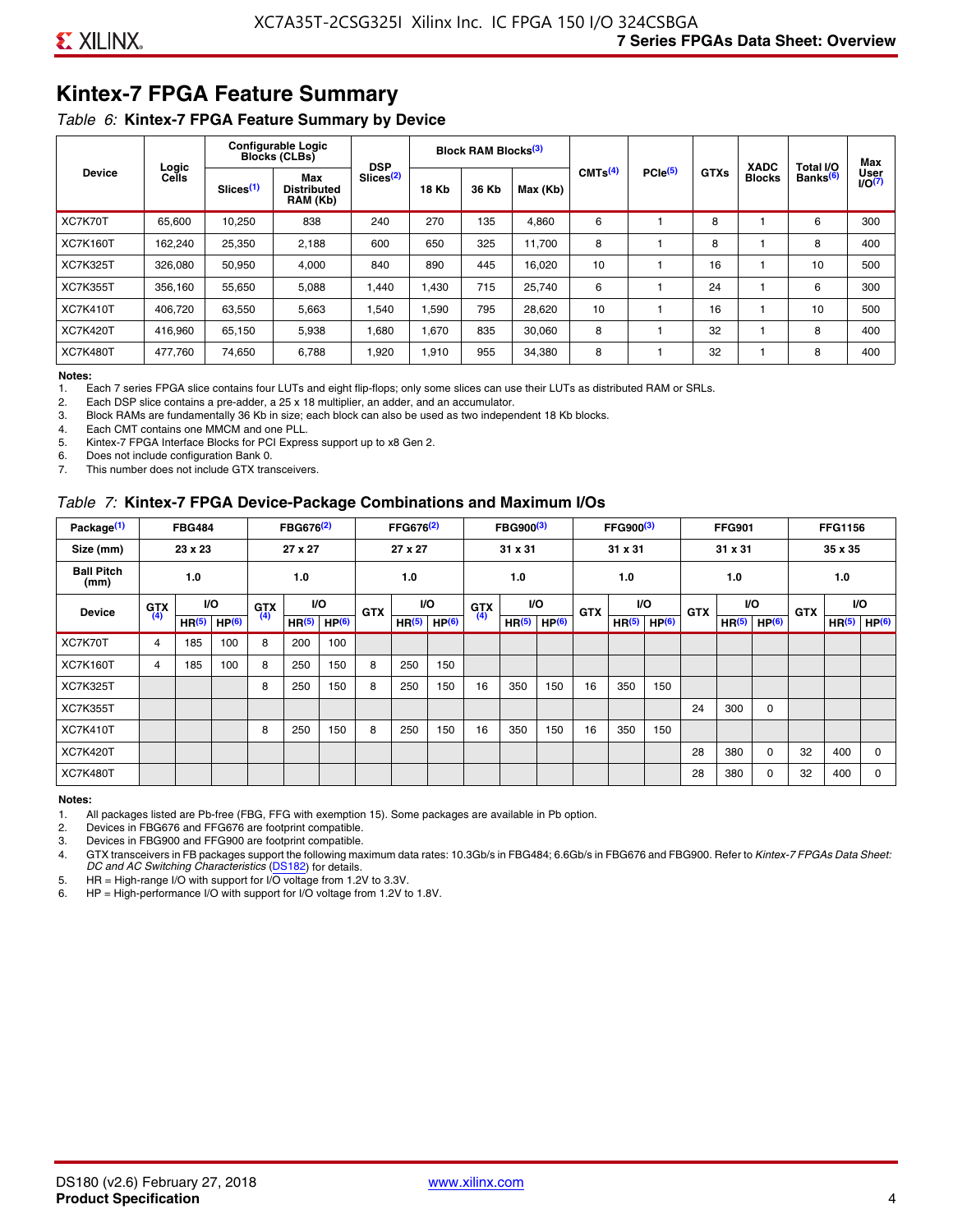# **Virtex-7 FPGA Feature Summary**

#### *Table 8:* **Virtex-7 FPGA Feature Summary**

|                       |                       |                       | <b>Configurable Logic</b><br><b>Blocks (CLBs)</b> | <b>DSP</b>            |       | <b>Block RAM Blocks</b> <sup>(4)</sup> |             | <b>CMTs</b> | <b>PCIe</b>    |            |            |            | <b>XADC</b>   | Total I/O            | Max                        |                     |
|-----------------------|-----------------------|-----------------------|---------------------------------------------------|-----------------------|-------|----------------------------------------|-------------|-------------|----------------|------------|------------|------------|---------------|----------------------|----------------------------|---------------------|
| Device <sup>(1)</sup> | Logic<br><b>Cells</b> | Slices <sup>(2)</sup> | Max<br><b>Distributed</b><br>RAM (Kb)             | Slices <sup>(3)</sup> | 18 Kb | 36 Kb                                  | Max<br>(Kb) | (5)         | (6)            | <b>GTX</b> | <b>GTH</b> | <b>GTZ</b> | <b>Blocks</b> | Banks <sup>(7)</sup> | <b>User</b><br>$1/O^{(8)}$ | SLRs <sup>(9)</sup> |
| <b>XC7V585T</b>       | 582.720               | 91,050                | 6,938                                             | .260                  | ,590  | 795                                    | 28,620      | 18          | 3              | 36         | 0          | $\Omega$   |               | 17                   | 850                        | N/A                 |
| <b>XC7V2000T</b>      | 1,954,560             | 305,400               | 21,550                                            | 2,160                 | 2,584 | ,292                                   | 46,512      | 24          | 4              | 36         | 0          | 0          |               | 24                   | ,200                       | 4                   |
| XC7VX330T             | 326,400               | 51,000                | 4,388                                             | 1,120                 | 1,500 | 750                                    | 27,000      | 14          | $\overline{2}$ | 0          | 28         | O          |               | 14                   | 700                        | N/A                 |
| XC7VX415T             | 412,160               | 64,400                | 6,525                                             | 2,160                 | 1.760 | 880                                    | 31,680      | 12          | $\overline{2}$ | $\Omega$   | 48         | $\Omega$   |               | 12                   | 600                        | N/A                 |
| XC7VX485T             | 485,760               | 75,900                | 8,175                                             | 2,800                 | 2,060 | 1,030                                  | 37,080      | 14          | 4              | 56         | $\Omega$   | 0          |               | 14                   | 700                        | N/A                 |
| XC7VX550T             | 554,240               | 86,600                | 8,725                                             | 2,880                 | 2,360 | 1,180                                  | 42,480      | 20          | $\overline{2}$ | $\Omega$   | 80         | $\Omega$   |               | 16                   | 600                        | N/A                 |
| XC7VX690T             | 693,120               | 108,300               | 10,888                                            | 3,600                 | 2,940 | 1,470                                  | 52,920      | 20          | 3              | 0          | 80         | 0          |               | 20                   | 1,000                      | N/A                 |
| XC7VX980T             | 979,200               | 153,000               | 13,838                                            | 3,600                 | 3,000 | 1,500                                  | 54,000      | 18          | 3              | 0          | 72         | 0          |               | 18                   | 900                        | N/A                 |
| <b>XC7VX1140T</b>     | 1,139,200             | 178,000               | 17.700                                            | 3,360                 | 3,760 | ,880                                   | 67,680      | 24          | 4              | $\Omega$   | 96         | $\Omega$   |               | 22                   | 1.100                      | 4                   |
| XC7VH580T             | 580,480               | 90,700                | 8,850                                             | <b>680</b>            | 1,880 | 940                                    | 33,840      | 12          | $\overline{c}$ | 0          | 48         | 8          |               | 12                   | 600                        | $\overline{c}$      |
| XC7VH870T             | 876,160               | 136,900               | 13,275                                            | 2,520                 | 2,820 | 1,410                                  | 50,760      | 18          | 3              | 0          | 72         | 16         |               | 6                    | 300                        | 3                   |

#### **Notes:**

1. EasyPath™-7 FPGAs are also available to provide a fast, simple, and risk-free solution for cost reducing Virtex-7 T and Virtex-7 XT FPGA designs

2. Each 7 series FPGA slice contains four LUTs and eight flip-flops; only some slices can use their LUTs as distributed RAM or SRLs.

Each DSP slice contains a pre-adder, a 25 x 18 multiplier, an adder, and an accumulator.

4. Block RAMs are fundamentally 36 Kb in size; each block can also be used as two independent 18 Kb blocks.

5. Each CMT contains one MMCM and one PLL.

6. Virtex-7 T FPGA Interface Blocks for PCI Express support up to x8 Gen 2. Virtex-7 XT and Virtex-7 HT Interface Blocks for PCI Express support up to x8 Gen 3, with the exception of the XC7VX485T device, which supports x8 Gen 2.

7. Does not include configuration Bank 0.

8. This number does not include GTX, GTH, or GTZ transceivers.

9. Super logic regions (SLRs) are the constituent parts of FPGAs that use SSI technology. Virtex-7 HT devices use SSI technology to connect SLRs with 28.05 Gb/s transceivers.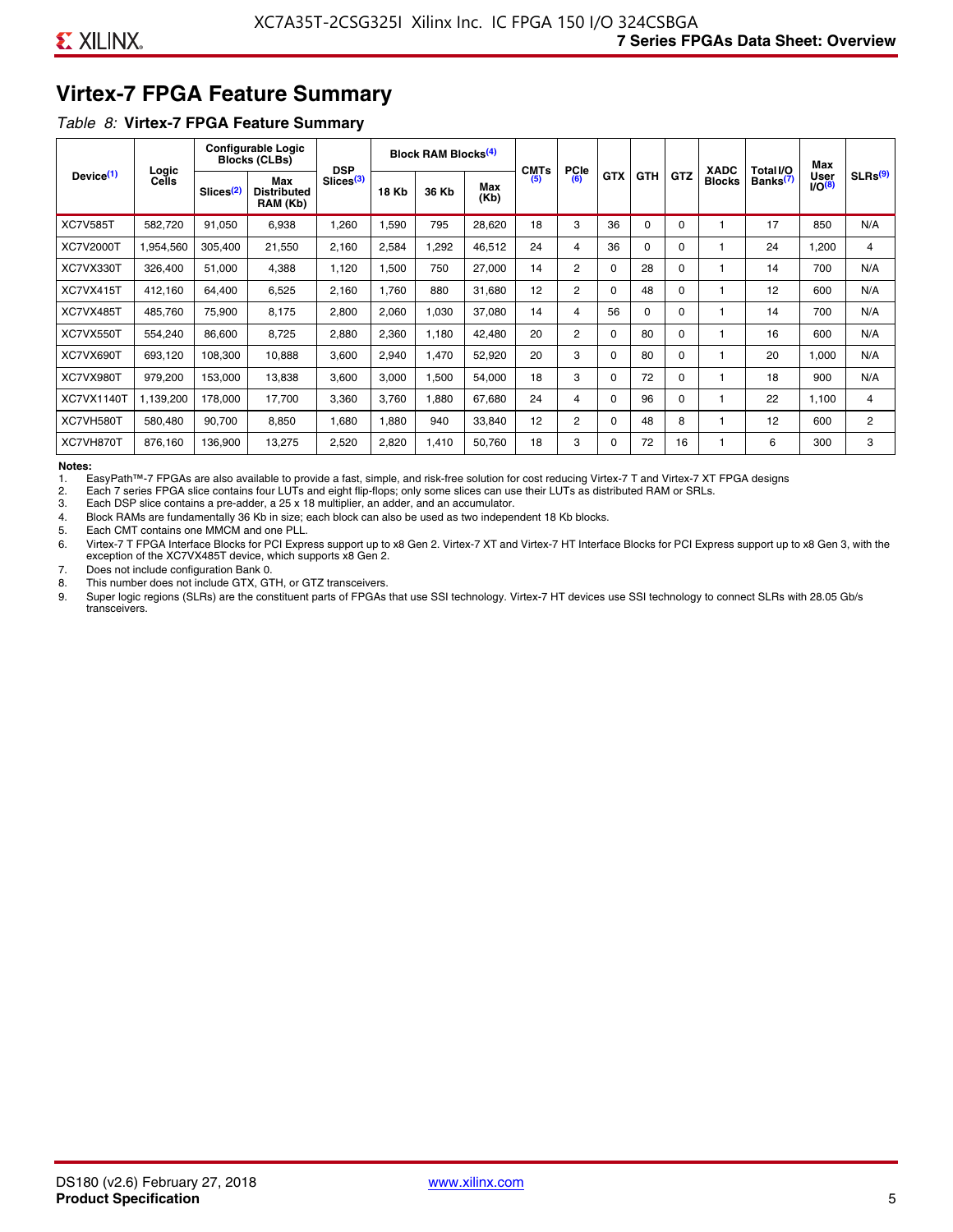#### *Table 9:* **Virtex-7 FPGA Device-Package Combinations and Maximum I/Os**

| Package <sup>(1)</sup> |            |             | <b>FFG1157</b>    |                   |            |            | FFG1761 <sup>(2)</sup> |                   |            |             | FHG1761 <sup>(2)</sup> |                   |            | <b>FLG1925</b>    |                   |
|------------------------|------------|-------------|-------------------|-------------------|------------|------------|------------------------|-------------------|------------|-------------|------------------------|-------------------|------------|-------------------|-------------------|
| Size (mm)              |            |             | 35 x 35           |                   |            |            | 42.5 x 42.5            |                   |            |             | 45 x 45                |                   |            | 45 x 45           |                   |
| <b>Ball Pitch</b>      |            |             | 1.0               |                   |            |            | 1.0                    |                   |            |             | 1.0                    |                   |            | 1.0               |                   |
| <b>Device</b>          | <b>GTX</b> | <b>GTH</b>  |                   | VO.               | <b>GTX</b> | <b>GTH</b> |                        | I/O               | <b>GTX</b> | <b>GTH</b>  |                        | VO.               | <b>GTX</b> |                   | VO.               |
|                        |            |             | HR <sup>(3)</sup> | HP <sup>(4)</sup> |            |            | HR <sup>(3)</sup>      | HP <sup>(4)</sup> |            |             | HR <sup>(3)</sup>      | HP <sup>(4)</sup> |            | HR <sup>(3)</sup> | HP <sup>(4)</sup> |
| <b>XC7V585T</b>        | 20         | $\mathbf 0$ | 0                 | 600               | 36         | 0          | 100                    | 750               |            |             |                        |                   |            |                   |                   |
| XC7V2000T              |            |             |                   |                   |            |            |                        |                   | 36         | $\mathbf 0$ | $\mathbf 0$            | 850               | 16         | 0                 | 1,200             |
| XC7VX330T              | $\Omega$   | 20          | $\Omega$          | 600               | $\Omega$   | 28         | 50                     | 650               |            |             |                        |                   |            |                   |                   |
| XC7VX415T              | $\Omega$   | 20          | $\Omega$          | 600               |            |            |                        |                   |            |             |                        |                   |            |                   |                   |
| XC7VX485T              | 20         | 0           | 0                 | 600               | 28         | 0          | 0                      | 700               |            |             |                        |                   |            |                   |                   |
| XC7VX550T              |            |             |                   |                   |            |            |                        |                   |            |             |                        |                   |            |                   |                   |
| XC7VX690T              | $\Omega$   | 20          | $\Omega$          | 600               | $\Omega$   | 36         | 0                      | 850               |            |             |                        |                   |            |                   |                   |
| XC7VX980T              |            |             |                   |                   |            |            |                        |                   |            |             |                        |                   |            |                   |                   |
| XC7VX1140T             |            |             |                   |                   |            |            |                        |                   |            |             |                        |                   |            |                   |                   |

#### **Notes:**

1. All packages listed are Pb-free (FFG, FHG, FLG with exemption 15). Some packages are available in Pb option.

2. Devices in FFG1761 and FHG1761 are footprint compatible.<br>3. HR = High-range I/O with support for I/O voltage from 1.2V to

HR = High-range I/O with support for I/O voltage from 1.2V to 3.3V.

4. HP = High-performance I/O with support for I/O voltage from 1.2V to 1.8V.

#### *Table 10:* **Virtex-7 FPGA Device-Package Combinations and Maximum I/Os - Continued**

| Package <sup>(1)</sup> |          | <b>FFG1158</b> |                  |            | FFG1926 <sup>(2)</sup> |                  |            | FLG1926 <sup>(2)</sup> |                  |    | <b>FFG1927</b> |                  |            | FFG1928 <sup>(3)</sup> |                  |            | FLG1928 <sup>(3)</sup> |                  |            | FFG1930 <sup>(4)</sup> |           |            | FLG1930 <sup>(4)</sup> |                  |
|------------------------|----------|----------------|------------------|------------|------------------------|------------------|------------|------------------------|------------------|----|----------------|------------------|------------|------------------------|------------------|------------|------------------------|------------------|------------|------------------------|-----------|------------|------------------------|------------------|
| Size (mm)              |          | 35 x 35        |                  |            | 45 x 45                |                  |            | 45 x 45                |                  |    | 45 x 45        |                  |            | 45 x 45                |                  |            | 45 x 45                |                  |            | 45 x 45                |           |            | 45 x 45                |                  |
| <b>Ball Pitch</b>      |          | 1.0            |                  |            | 1.0                    |                  |            | 1.0                    |                  |    | 1.0            |                  |            | 1.0                    |                  |            | 1.0                    |                  |            | 1.0                    |           |            | 1.0                    |                  |
|                        |          |                | <b>VO</b>        |            |                        | <b>VO</b>        |            |                        | <b>VO</b>        |    |                | <b>VO</b>        |            |                        | <b>VO</b>        |            |                        | <b>VO</b>        |            |                        | <b>VO</b> |            |                        | <b>VO</b>        |
| <b>Device</b>          |          | <b>GTX GTH</b> | <b>HP</b><br>(5) | <b>GTX</b> | <b>GTH</b>             | <b>HP</b><br>(5) | <b>GTX</b> | <b>GTH</b>             | <b>HP</b><br>(5) |    | <b>GTX GTH</b> | <b>HP</b><br>(5) | <b>GTX</b> | <b>GTH</b>             | <b>HP</b><br>(5) | <b>GTX</b> | <b>GTH</b>             | <b>HP</b><br>(5) | <b>GTX</b> | GTH                    | HP<br>(5) | <b>GTX</b> | GTH                    | <b>HP</b><br>(5) |
| <b>XC7V585T</b>        |          |                |                  |            |                        |                  |            |                        |                  |    |                |                  |            |                        |                  |            |                        |                  |            |                        |           |            |                        |                  |
| <b>XC7V2000T</b>       |          |                |                  |            |                        |                  |            |                        |                  |    |                |                  |            |                        |                  |            |                        |                  |            |                        |           |            |                        |                  |
| XC7VX330T              |          |                |                  |            |                        |                  |            |                        |                  |    |                |                  |            |                        |                  |            |                        |                  |            |                        |           |            |                        |                  |
| XC7VX415T              | $\Omega$ | 48             | 350              |            |                        |                  |            |                        |                  | 0  | 48             | 600              |            |                        |                  |            |                        |                  |            |                        |           |            |                        |                  |
| XC7VX485T              | 48       | $\Omega$       | 350              |            |                        |                  |            |                        |                  | 56 | 0              | 600              |            |                        |                  |            |                        |                  | 24         | $\Omega$               | 700       |            |                        |                  |
| XC7VX550T              | $\Omega$ | 48             | 350              |            |                        |                  |            |                        |                  | 0  | 80             | 600              |            |                        |                  |            |                        |                  |            |                        |           |            |                        |                  |
| XC7VX690T              | $\Omega$ | 48             | 350              | $\Omega$   | 64                     | 720              |            |                        |                  | 0  | 80             | 600              |            |                        |                  |            |                        |                  | 0          | 24                     | 1,000     |            |                        |                  |
| XC7VX980T              |          |                |                  | $\Omega$   | 64                     | 720              |            |                        |                  |    |                |                  | $\Omega$   | 72                     | 480              |            |                        |                  | 0          | 24                     | 900       |            |                        |                  |
| <b>XC7VX1140T</b>      |          |                |                  |            |                        |                  | $\Omega$   | 64                     | 720              |    |                |                  |            |                        |                  | $\Omega$   | 96                     | 480              |            |                        |           | $\Omega$   | 24                     | 1,100            |

**Notes:** 

1. All packages listed are Pb-free (FFG, FLG with exemption 15). Some packages are available in Pb option.<br>2. Devices in FFG1926 and FLG1926 are footprint compatible.

2. Devices in FFG1926 and FLG1926 are footprint compatible.

3. Devices in FFG1928 and FLG1928 are footprint compatible.

4. Devices in FFG1930 and FLG1930 are footprint compatible.<br>5. HP = High-performance I/O with support for I/O voltage from HP = High-performance I/O with support for I/O voltage from 1.2V to 1.8V.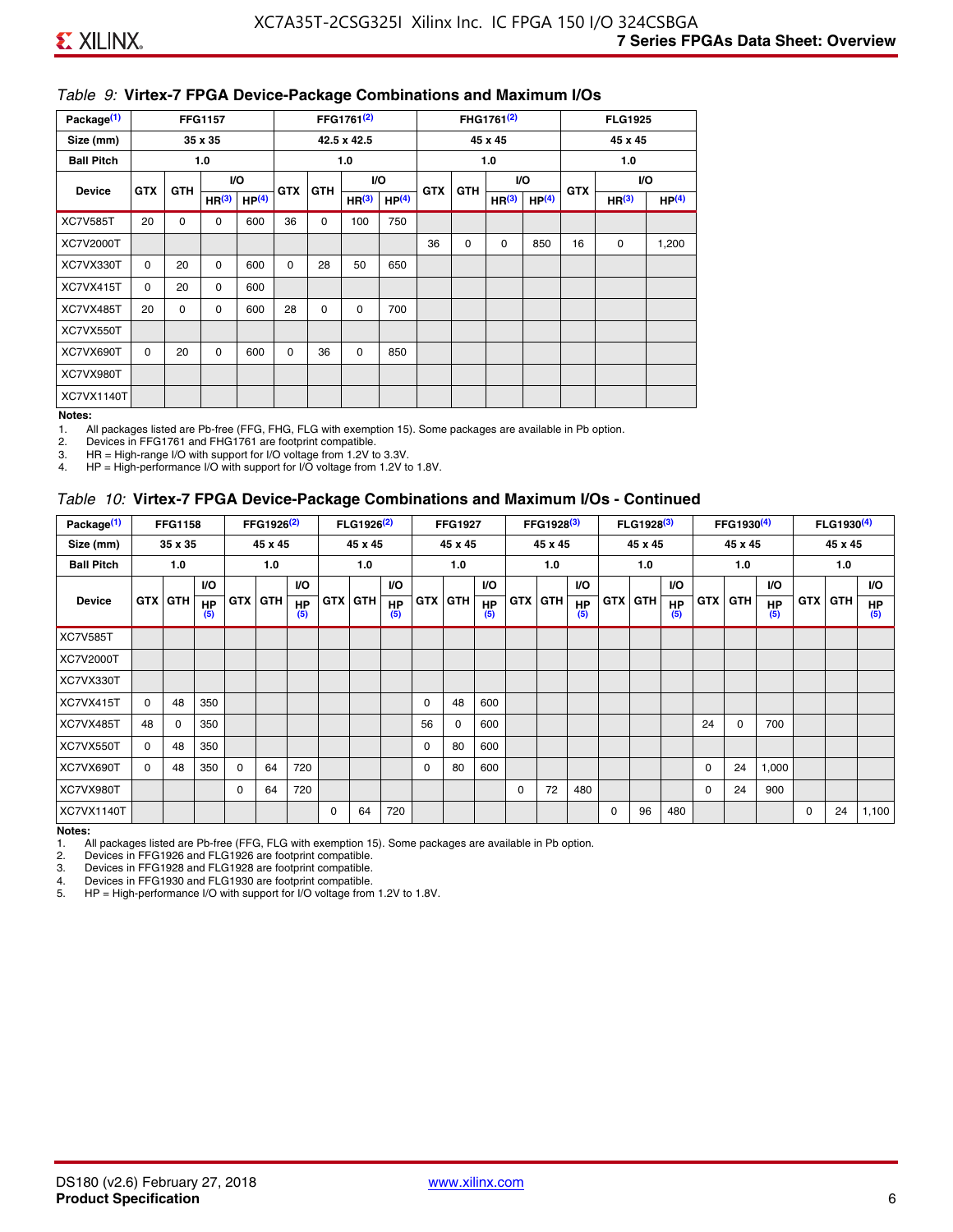#### *Table 11:* **Virtex-7 HT FPGA Device-Package Combinations and Maximum I/Os**

| Package <sup>(1)</sup> |            | <b>FLG1155</b> |       |            | <b>FLG1931</b> |       |            | <b>FLG1932</b> |                   |
|------------------------|------------|----------------|-------|------------|----------------|-------|------------|----------------|-------------------|
| Size (mm)              |            | 35 x 35        |       |            | 45 x 45        |       |            | 45 x 45        |                   |
| <b>Ball Pitch</b>      |            | 1.0            |       |            | 1.0            |       |            | 1.0            |                   |
|                        |            |                | VO.   |            | <b>VO</b>      |       |            |                | VO.               |
| <b>Device</b>          | <b>GTH</b> | <b>GTZ</b>     | HP(2) | <b>GTH</b> | <b>GTZ</b>     | HP(2) | <b>GTH</b> | <b>GTZ</b>     | HP <sup>(2)</sup> |
| XC7VH580T              | 24         | 8              | 400   | 48         | 8              | 600   |            |                |                   |
| XC7VH870T              |            |                |       |            |                |       | 72         | 16             | 300               |

#### **Notes:**

1. All packages listed are Pb-free with exemption 15. Some packages are available in Pb option.

2. HP = High-performance I/O with support for I/O voltage from 1.2V to 1.8V.

# **Stacked Silicon Interconnect (SSI) Technology**

There are many challenges associated with creating high capacity FPGAs that Xilinx addresses with the SSI technology. SSI technology enables multiple super logic regions (SLRs) to be combined on a passive interposer layer, using proven manufacturing and assembly techniques from industry leaders, to create a single FPGA with more than ten thousand inter-SLR connections, providing ultra-high bandwidth connectivity with low latency and low power consumption. There are two types of SLRs used in Virtex-7 FPGAs: a logic intensive SLR used in the Virtex-7 T devices and a DSP/block RAM/transceiver-rich SLR used in the Virtex-7 XT and HT devices. SSI technology enables the production of higher capability FPGAs than traditional manufacturing methods, enabling the highest capacity and highest performance FPGAs ever created to reach production more quickly and with less risk than would otherwise be possible. Thousands of super long line (SLL) routing resources and ultra-high performance clock lines that cross between the SLRs ensure that designs span seamlessly across these high-density programmable logic devices.

# **CLBs, Slices, and LUTs**

Some key features of the CLB architecture include:

- Real 6-input look-up tables (LUTs)
- Memory capability within the LUT
- Register and shift register functionality

The LUTs in 7 series FPGAs can be configured as either one 6-input LUT (64-bit ROMs) with one output, or as two 5-input LUTs (32-bit ROMs) with separate outputs but common addresses or logic inputs. Each LUT output can optionally be registered in a flip-flop. Four such LUTs and their eight flip-flops as well as multiplexers and arithmetic carry logic form a slice, and two slices form a configurable logic block (CLB). Four of the eight flip-flops per slice (one per LUT) can optionally be configured as latches.

Between 25–50% of all slices can also use their LUTs as distributed 64-bit RAM or as 32-bit shift registers (SRL32) or as two SRL16s. Modern synthesis tools take advantage of these highly efficient logic, arithmetic, and memory features.

# **Clock Management**

Some of the key highlights of the clock management architecture include:

- High-speed buffers and routing for low-skew clock distribution
- Frequency synthesis and phase shifting
- Low-jitter clock generation and jitter filtering

Each 7 series FPGA has up to 24 clock management tiles (CMTs), each consisting of one mixed-mode clock manager (MMCM) and one phase-locked loop (PLL).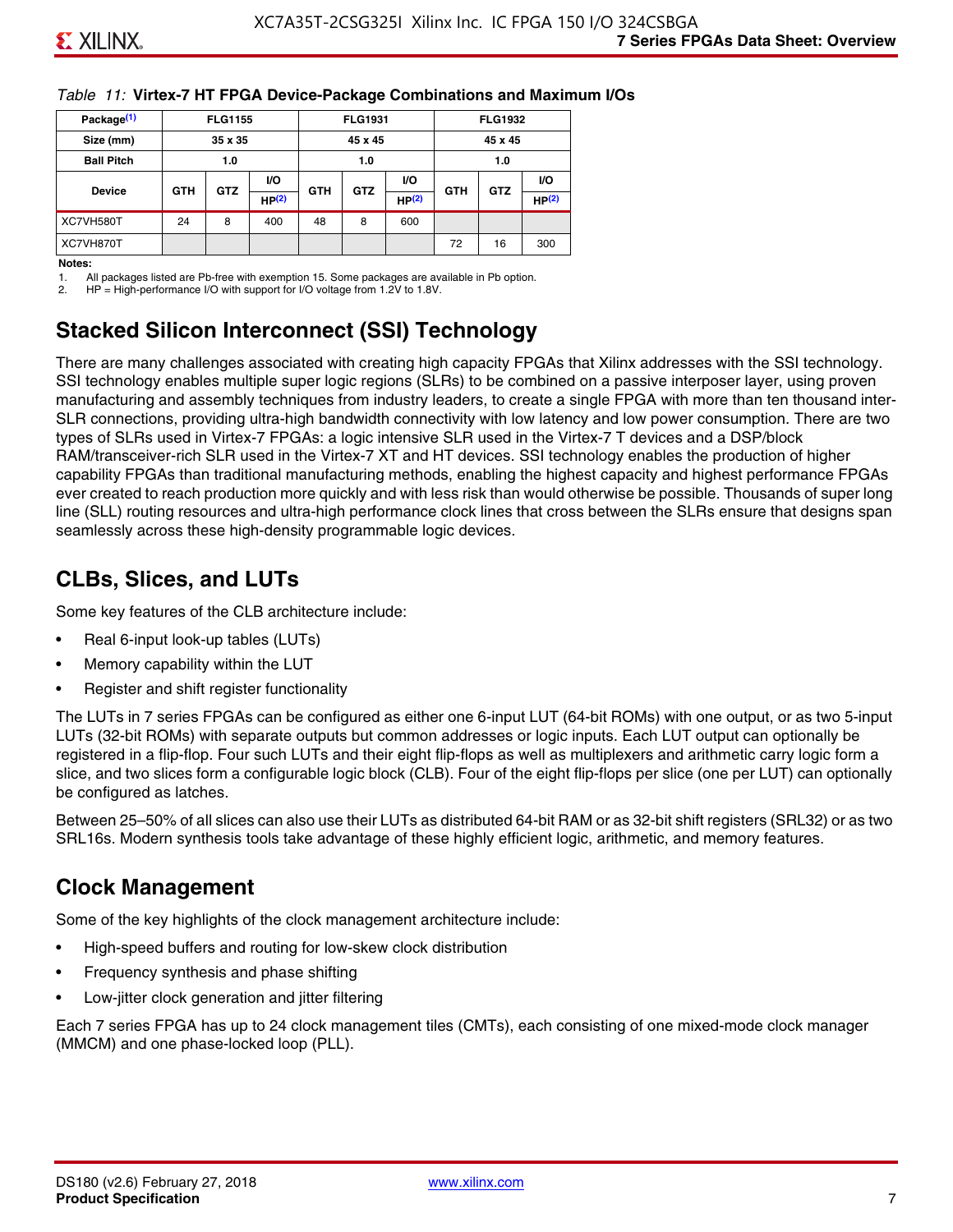## **Mixed-Mode Clock Manager and Phase-Locked Loop**

The MMCM and PLL share many characteristics. Both can serve as a frequency synthesizer for a wide range of frequencies and as a jitter filter for incoming clocks. At the center of both components is a voltage-controlled oscillator (VCO), which speeds up and slows down depending on the input voltage it receives from the phase frequency detector (PFD).

There are three sets of programmable frequency dividers: D, M, and O. The pre-divider D (programmable by configuration and afterwards via DRP) reduces the input frequency and feeds one input of the traditional PLL phase/frequency comparator. The feedback divider M (programmable by configuration and afterwards via DRP) acts as a multiplier because it divides the VCO output frequency before feeding the other input of the phase comparator. D and M must be chosen appropriately to keep the VCO within its specified frequency range. The VCO has eight equally-spaced output phases  $(0^\circ, 45^\circ, 90^\circ, 135^\circ, 180^\circ, 225^\circ, 270^\circ,$  and  $315^\circ$ ). Each can be selected to drive one of the output dividers (six for the PLL, O0 to O5, and seven for the MMCM, O0 to O6), each programmable by configuration to divide by any integer from 1 to 128.

The MMCM and PLL have three input-jitter filter options: low bandwidth, high bandwidth, or optimized mode. Low-bandwidth mode has the best jitter attenuation but not the smallest phase offset. High-bandwidth mode has the best phase offset, but not the best jitter attenuation. Optimized mode allows the tools to find the best setting.

#### **MMCM Additional Programmable Features**

The MMCM can have a fractional counter in either the feedback path (acting as a multiplier) or in one output path. Fractional counters allow non-integer increments of  $1/8$  and can thus increase frequency synthesis capabilities by a factor of 8.

The MMCM can also provide fixed or dynamic phase shift in small increments that depend on the VCO frequency. At 1600 MHz, the phase-shift timing increment is 11.2 ps.

#### **Clock Distribution**

Each 7 series FPGA provides six different types of clock lines (BUFG, BUFR, BUFIO, BUFH, BUFMR, and the highperformance clock) to address the different clocking requirements of high fanout, short propagation delay, and extremely low skew.

#### **Global Clock Lines**

In each 7 series FPGA (except XC7S6 and XC7S15), 32 global clock lines have the highest fanout and can reach every flipflop clock, clock enable, and set/reset, as well as many logic inputs. There are 12 global clock lines within any clock region driven by the horizontal clock buffers (BUFH). Each BUFH can be independently enabled/disabled, allowing for clocks to be turned off within a region, thereby offering fine-grain control over which clock regions consume power. Global clock lines can be driven by global clock buffers, which can also perform glitchless clock multiplexing and clock enable functions. Global clocks are often driven from the CMT, which can completely eliminate the basic clock distribution delay.

#### **Regional Clocks**

Regional clocks can drive all clock destinations in their region. A region is defined as an area that is 50 I/O and 50 CLB high and half the chip wide. 7 series FPGAs have between two and twenty-four regions. There are four regional clock tracks in every region. Each regional clock buffer can be driven from any of four clock-capable input pins, and its frequency can optionally be divided by any integer from 1 to 8.

#### **I/O Clocks**

I/O clocks are especially fast and serve only I/O logic and serializer/deserializer (SerDes) circuits, as described in the I/O Logic section. The 7 series devices have a direct connection from the MMCM to the I/O for low-jitter, high-performance interfaces.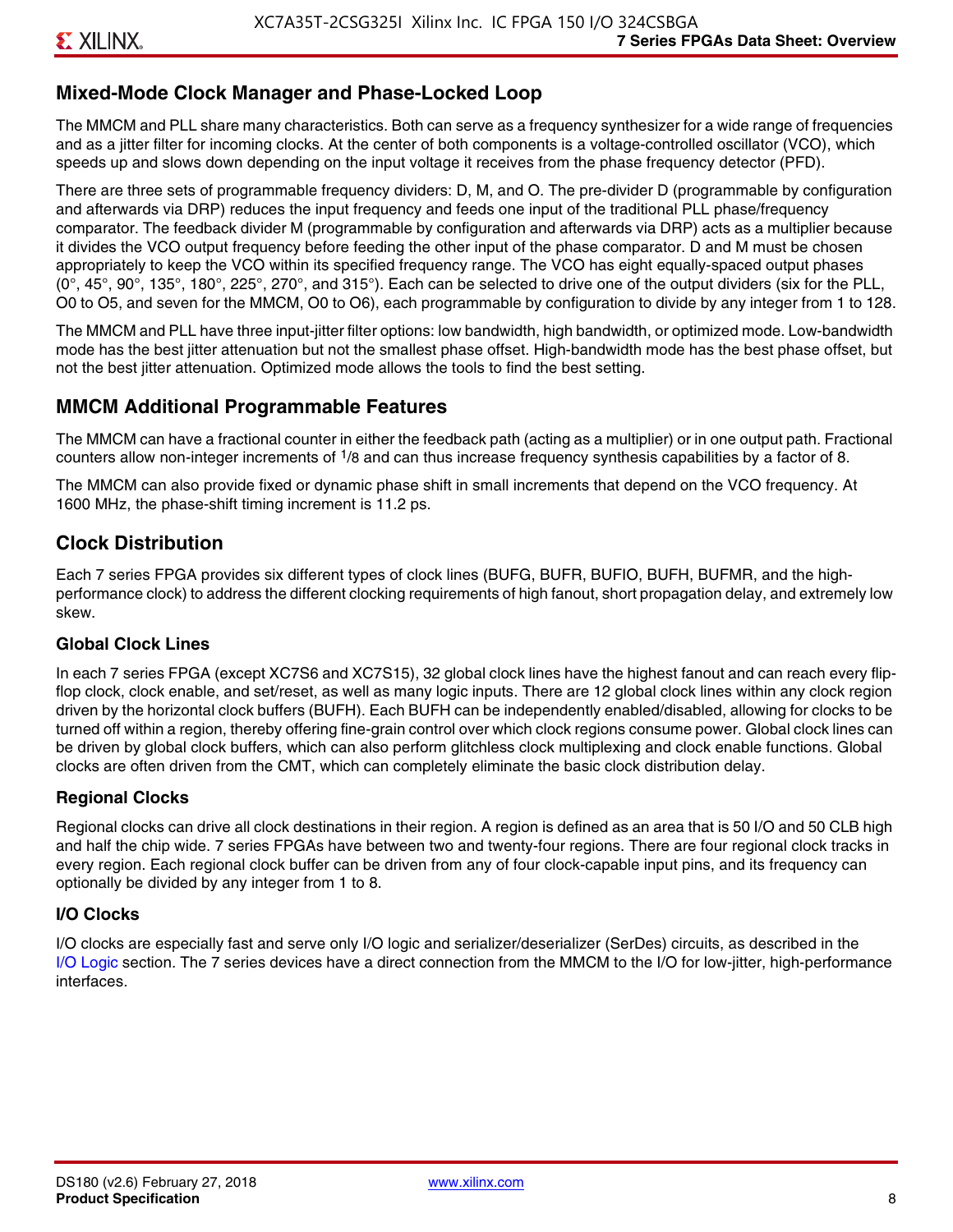# **Block RAM**

Some of the key features of the block RAM include:

- Dual-port 36 Kb block RAM with port widths of up to 72
- Programmable FIFO logic
- Built-in optional error correction circuitry

Every 7 series FPGA has between 5 and 1,880 dual-port block RAMs, each storing 36 Kb. Each block RAM has two completely independent ports that share nothing but the stored data.

# **Synchronous Operation**

Each memory access, read or write, is controlled by the clock. All inputs, data, address, clock enables, and write enables are registered. Nothing happens without a clock. The input address is always clocked, retaining data until the next operation. An optional output data pipeline register allows higher clock rates at the cost of an extra cycle of latency.

During a write operation, the data output can reflect either the previously stored data, the newly written data, or can remain unchanged.

#### **Programmable Data Width**

Each port can be configured as 32K  $\times$  1, 16K  $\times$  2, 8K  $\times$  4, 4K  $\times$  9 (or 8), 2K  $\times$  18 (or 16), 1K  $\times$  36 (or 32), or 512  $\times$  72 (or 64). The two ports can have different aspect ratios without any constraints.

Each block RAM can be divided into two completely independent 18 Kb block RAMs that can each be configured to any aspect ratio from 16K  $\times$  1 to 512  $\times$  36. Everything described previously for the full 36 Kb block RAM also applies to each of the smaller 18 Kb block RAMs.

Only in simple dual-port (SDP) mode can data widths of greater than 18 bits (18 Kb RAM) or 36 bits (36 Kb RAM) be accessed. In this mode, one port is dedicated to read operation, the other to write operation. In SDP mode, one side (read or write) can be variable, while the other is fixed to 32/36 or 64/72.

Both sides of the dual-port 36 Kb RAM can be of variable width.

Two adjacent 36 Kb block RAMs can be configured as one cascaded 64K × 1 dual-port RAM without any additional logic.

#### **Error Detection and Correction**

Each 64-bit-wide block RAM can generate, store, and utilize eight additional Hamming code bits and perform single-bit error correction and double-bit error detection (ECC) during the read process. The ECC logic can also be used when writing to or reading from external 64- to 72-bit-wide memories.

## **FIFO Controller**

The built-in FIFO controller for single-clock (synchronous) or dual-clock (asynchronous or multirate) operation increments the internal addresses and provides four handshaking flags: full, empty, almost full, and almost empty. The almost full and almost empty flags are freely programmable. Similar to the block RAM, the FIFO width and depth are programmable, but the write and read ports always have identical width.

First word fall-through mode presents the first-written word on the data output even before the first read operation. After the first word has been read, there is no difference between this mode and the standard mode.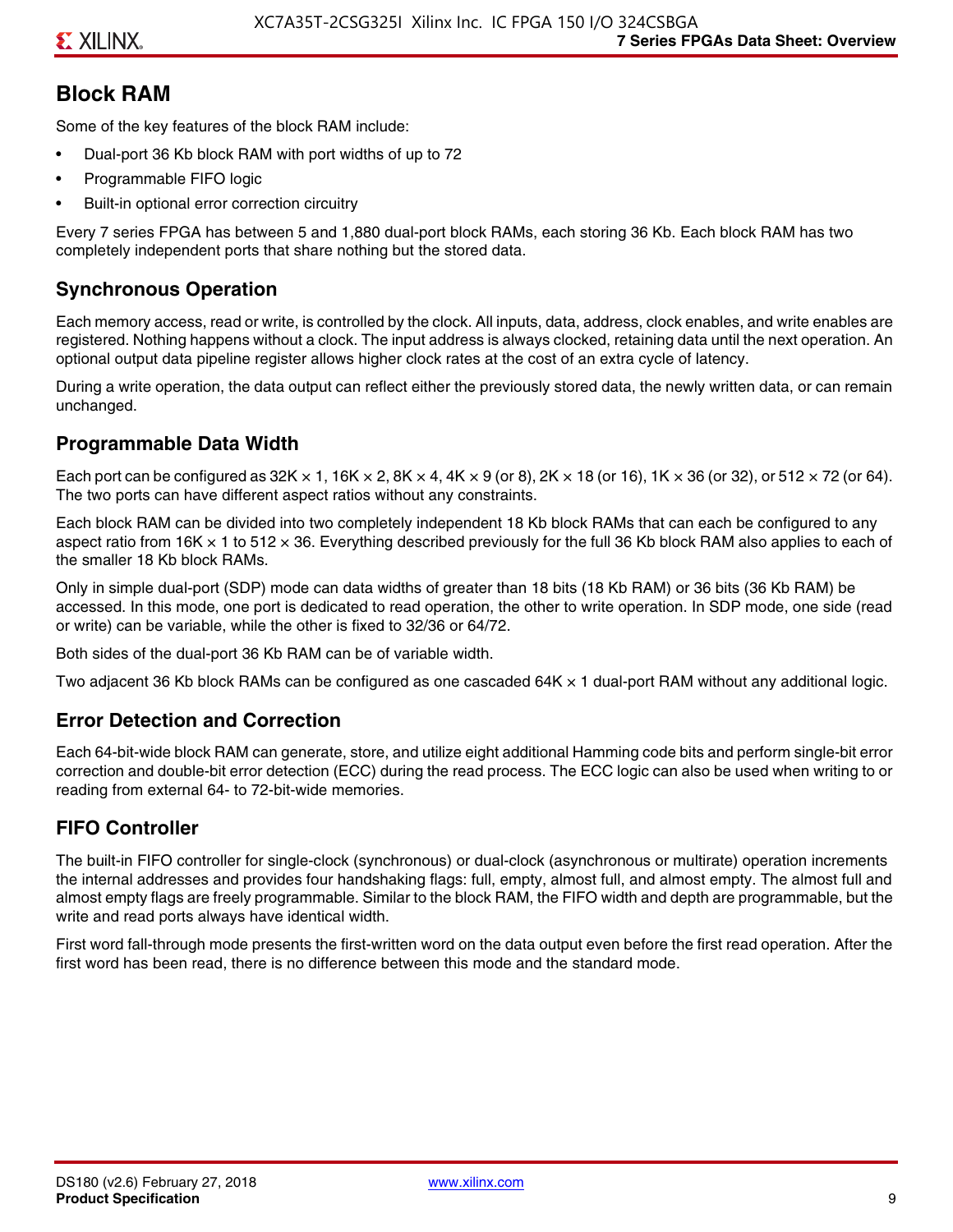# **Digital Signal Processing — DSP Slice**

Some highlights of the DSP functionality include:

- $25 \times 18$  two's complement multiplier/accumulator high-resolution (48 bit) signal processor
- Power saving pre-adder to optimize symmetrical filter applications
- Advanced features: optional pipelining, optional ALU, and dedicated buses for cascading

DSP applications use many binary multipliers and accumulators, best implemented in dedicated DSP slices. All 7 series FPGAs have many dedicated, full custom, low-power DSP slices, combining high speed with small size while retaining system design flexibility.

Each DSP slice fundamentally consists of a dedicated 25 × 18 bit two's complement multiplier and a 48-bit accumulator, both capable of operating up to 741 MHz. The multiplier can be dynamically bypassed, and two 48-bit inputs can feed a single-instruction-multiple-data (SIMD) arithmetic unit (dual 24-bit add/subtract/accumulate or quad 12-bit add/subtract/accumulate), or a logic unit that can generate any one of ten different logic functions of the two operands.

The DSP includes an additional pre-adder, typically used in symmetrical filters. This pre-adder improves performance in densely packed designs and reduces the DSP slice count by up to 50%. The DSP also includes a 48-bit-wide Pattern Detector that can be used for convergent or symmetric rounding. The pattern detector is also capable of implementing 96-bit-wide logic functions when used in conjunction with the logic unit.

The DSP slice provides extensive pipelining and extension capabilities that enhance the speed and efficiency of many applications beyond digital signal processing, such as wide dynamic bus shifters, memory address generators, wide bus multiplexers, and memory-mapped I/O register files. The accumulator can also be used as a synchronous up/down counter.

# **Input/Output**

Some highlights of the input/output functionality include:

- High-performance SelectIO technology with support for 1,866 Mb/s DDR3
- High-frequency decoupling capacitors within the package for enhanced signal integrity
- Digitally Controlled Impedance that can be 3-stated for lowest power, high-speed I/O operation

The number of I/O pins varies depending on device and package size. Each I/O is configurable and can comply with a large number of I/O standards. With the exception of the supply pins and a few dedicated configuration pins, all other package pins have the same I/O capabilities, constrained only by certain banking rules. The I/O in 7 series FPGAs are classed as high range (HR) or high performance (HP). The HR I/Os offer the widest range of voltage support, from 1.2V to 3.3V. The HP I/Os are optimized for highest performance operation, from 1.2V to 1.8V.

HR and HP I/O pins in 7 series FPGAs are organized in banks, with 50 pins per bank. Each bank has one common V<sub>CCO</sub> output supply, which also powers certain input buffers. Some single-ended input buffers require an internally generated or an externally applied reference voltage ( $V_{RFF}$ ). There are two  $V_{RFF}$  pins per bank (except configuration bank 0). A single bank can have only one  $V_{\text{RFF}}$  voltage value.

Xilinx 7 series FPGAs use a variety of package types to suit the needs of the user, including small form factor wire-bond packages for lowest cost; conventional, high performance flip-chip packages; and bare-die flip-chip packages that balance smaller form factor with high performance. In the flip-chip packages, the silicon device is attached to the package substrate using a high-performance flip-chip process. Controlled ESR discrete decoupling capacitors are mounted on the package substrate to optimize signal integrity under simultaneous switching of outputs (SSO) conditions.

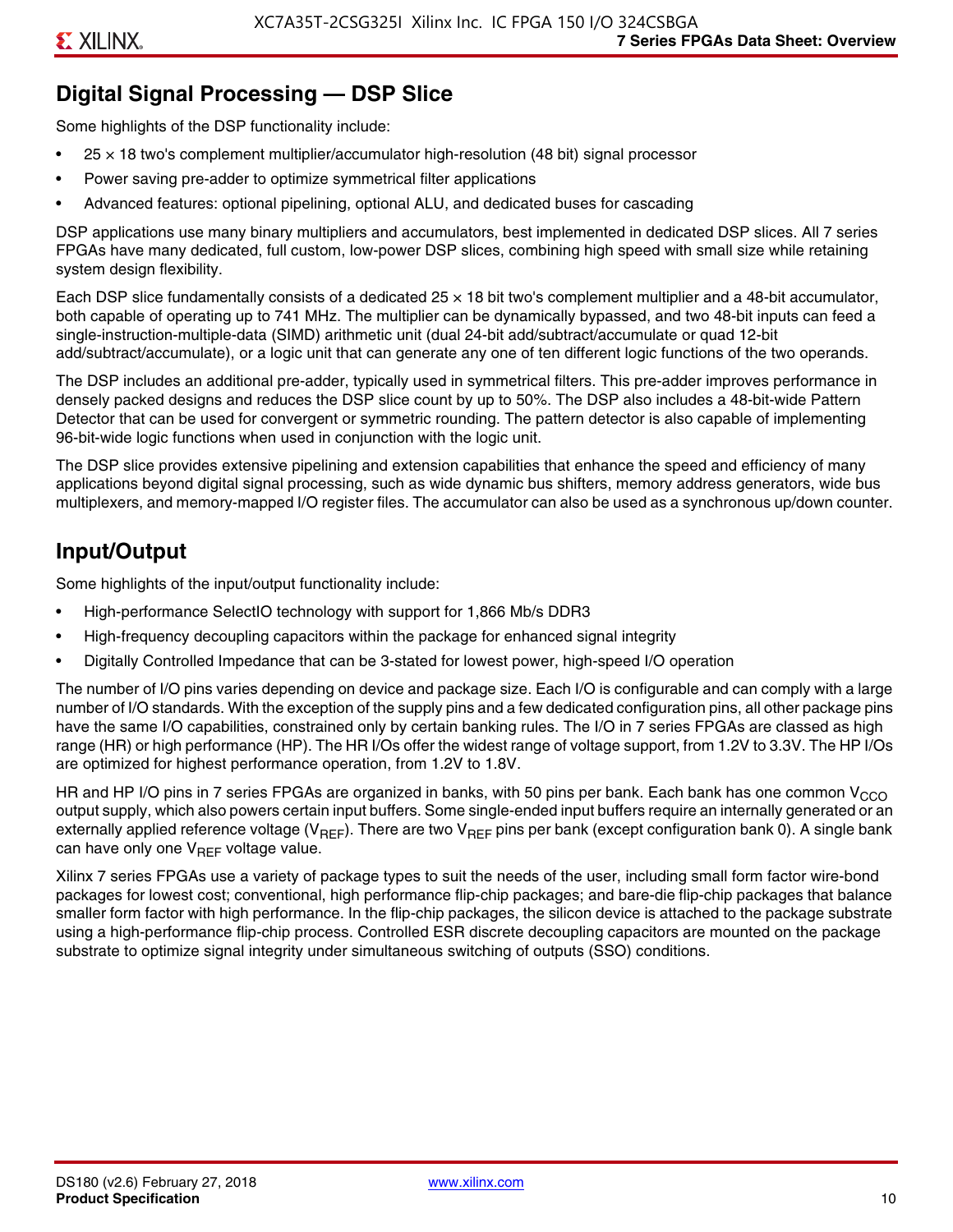# **I/O Electrical Characteristics**

Single-ended outputs use a conventional CMOS push/pull output structure driving High towards  $V_{CCO}$  or Low towards ground, and can be put into a high-Z state. The system designer can specify the slew rate and the output strength. The input is always active but is usually ignored while the output is active. Each pin can optionally have a weak pull-up or a weak pulldown resistor.

Most signal pin pairs can be configured as differential input pairs or output pairs. Differential input pin pairs can optionally be terminated with a 100Ω internal resistor. All 7 series devices support differential standards beyond LVDS: RSDS, BLVDS, differential SSTL, and differential HSTL.

Each of the I/Os supports memory I/O standards, such as single-ended and differential HSTL as well as single-ended SSTL and differential SSTL. The SSTL I/O standard can support data rates of up to 1,866 Mb/s for DDR3 interfacing applications.

#### **3-State Digitally Controlled Impedance and Low Power I/O Features**

The 3-state Digitally Controlled Impedance (T\_DCI) can control the output drive impedance (series termination) or can provide parallel termination of an input signal to V<sub>CCO</sub> or split (Thevenin) termination to V<sub>CCO</sub>/2. This allows users to eliminate off-chip termination for signals using T\_DCI. In addition to board space savings, the termination automatically turns off when in output mode or when 3-stated, saving considerable power compared to off-chip termination. The I/Os also have low power modes for IBUF and IDELAY to provide further power savings, especially when used to implement memory interfaces.

#### **I/O Logic**

#### **Input and Output Delay**

All inputs and outputs can be configured as either combinatorial or registered. Double data rate (DDR) is supported by all inputs and outputs. Any input and some outputs can be individually delayed by up to 32 increments of 78 ps, 52 ps, or 39 ps each. Such delays are implemented as IDELAY and ODELAY. The number of delay steps can be set by configuration and can also be incremented or decremented while in use.

#### **ISERDES and OSERDES**

Many applications combine high-speed, bit-serial I/O with slower parallel operation inside the device. This requires a serializer and deserializer (SerDes) inside the I/O structure. Each I/O pin possesses an 8-bit IOSERDES (ISERDES and OSERDES) capable of performing serial-to-parallel or parallel-to-serial conversions with programmable widths of 2, 3, 4, 5, 6, 7, or 8 bits. By cascading two IOSERDES from two adjacent pins (default from differential I/O), wider width conversions of 10 and 14 bits can also be supported. The ISERDES has a special oversampling mode capable of asynchronous data recovery for applications like a 1.25 Gb/s LVDS I/O-based SGMII interface.

# **Low-Power Gigabit Transceivers**

Some highlights of the Low-Power Gigabit Transceivers include:

- High-performance transceivers capable of up to 6.6 Gb/s (GTP), 12.5 Gb/s (GTX), 13.1 Gb/s (GTH), or 28.05 Gb/s (GTZ) line rates depending on the family, enabling the first single device for 400G implementations.
- Low-power mode optimized for chip-to-chip interfaces.
- Advanced Transmit pre and post emphasis, receiver linear equalization (CTLE), and decision feedback equalization (DFE) for long reach or backplane applications. Auto-adaption at receiver equalization and on-chip Eye Scan for easy serial link tuning.

Ultra-fast serial data transmission to optical modules, between ICs on the same PCB, over the backplane, or over longer distances is becoming increasingly popular and important to enable customer line cards to scale to 100 Gb/s and onwards to 400 Gb/s. It requires specialized dedicated on-chip circuitry and differential I/O capable of coping with the signal integrity issues at these high data rates.

The transceiver count in the 7 series FPGAs ranges from up to 16 transceiver circuits in the Artix-7 family, up to 32 transceiver circuits in the Kintex-7 family, and up to 96 transceiver circuits in the Virtex-7 family. Each serial transceiver is a combined transmitter and receiver. The various 7 series serial transceivers use either a combination of ring oscillators and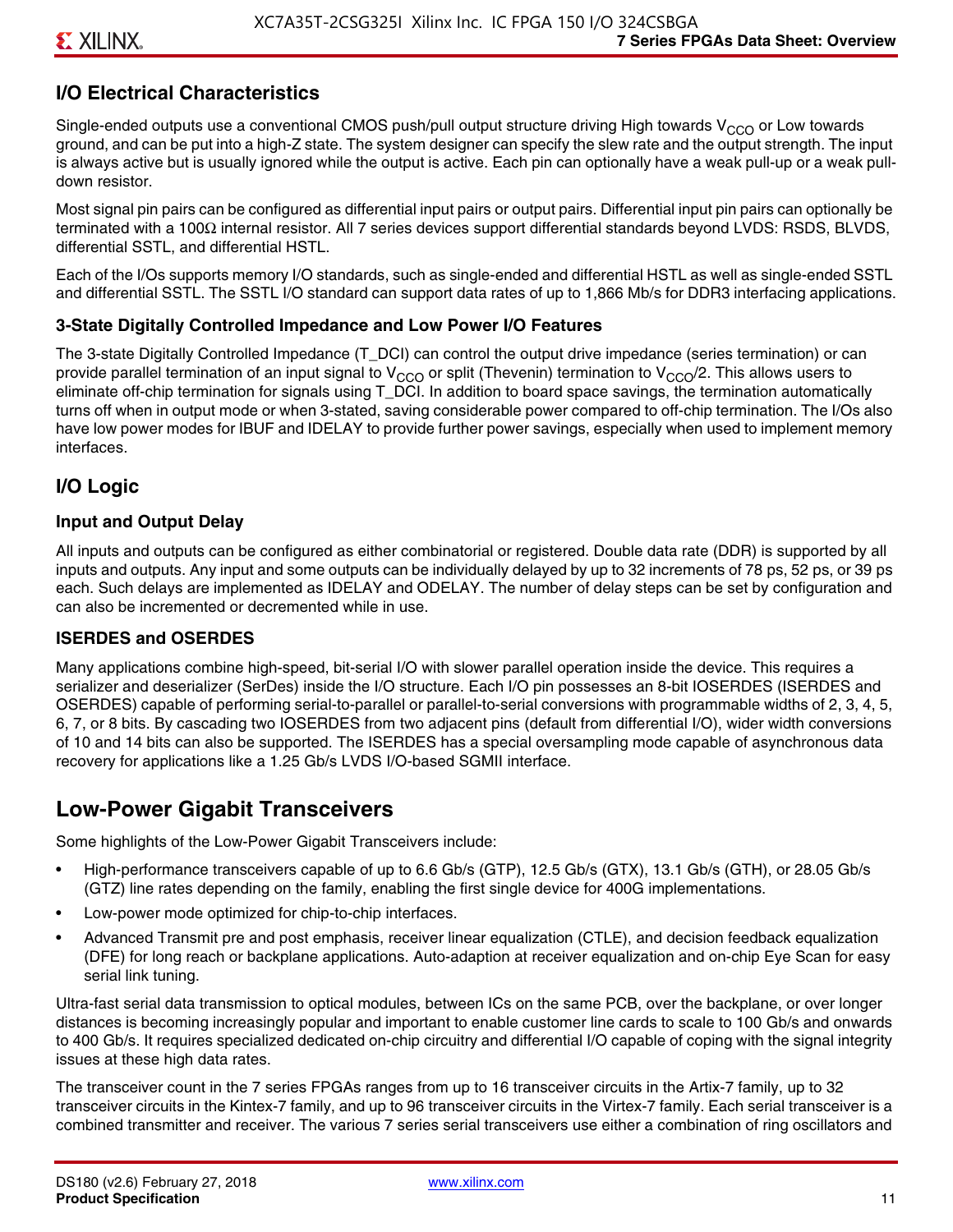LC tank or, in the case of the GTZ, a single LC tank architecture to allow the ideal blend of flexibility and performance while enabling IP portability across the family members. The different 7 series family members offer different top-end data rates. The GTP operates up to 6.6 Gb/s, the GTX operates up to 12.5 Gb/s, the GTH operates up to 13.1 Gb/s, and the GTZ operates up to 28.05 Gb/s. Lower data rates can be achieved using FPGA logic-based oversampling. The serial transmitter and receiver are independent circuits that use an advanced PLL architecture to multiply the reference frequency input by certain programmable numbers up to 100 to become the bit-serial data clock. Each transceiver has a large number of userdefinable features and parameters. All of these can be defined during device configuration, and many can also be modified during operation.

### **Transmitter**

The transmitter is fundamentally a parallel-to-serial converter with a conversion ratio of 16, 20, 32, 40, 64, or 80. Additionally, the GTZ transmitter supports up to 160 bit data widths. This allows the designer to trade-off datapath width for timing margin in high-performance designs. These transmitter outputs drive the PC board with a single-channel differential output signal. TXOUTCLK is the appropriately divided serial data clock and can be used directly to register the parallel data coming from the internal logic. The incoming parallel data is fed through an optional FIFO and has additional hardware support for the 8B/10B, 64B/66B, or 64B/67B encoding schemes to provide a sufficient number of transitions. The bit-serial output signal drives two package pins with differential signals. This output signal pair has programmable signal swing as well as programmable pre- and post-emphasis to compensate for PC board losses and other interconnect characteristics. For shorter channels, the swing can be reduced to reduce power consumption.

#### **Receiver**

The receiver is fundamentally a serial-to-parallel converter, changing the incoming bit-serial differential signal into a parallel stream of words, each 16, 20, 32, 40, 64, or 80 bits. Additionally, the GTZ receiver supports up to 160 bit data widths. This allows the FPGA designer to trade-off internal datapath width versus logic timing margin. The receiver takes the incoming differential data stream, feeds it through programmable linear and decision feedback equalizers (to compensate for PC board and other interconnect characteristics), and uses the reference clock input to initiate clock recognition. There is no need for a separate clock line. The data pattern uses non-return-to-zero (NRZ) encoding and optionally guarantees sufficient data transitions by using the selected encoding scheme. Parallel data is then transferred into the FPGA logic using the RXUSRCLK clock. For short channels, the transceivers offers a special low power mode (LPM) to reduce power consumption by approximately 30%.

## **Out-of-Band Signaling**

The transceivers provide out-of-band (OOB) signaling, often used to send low-speed signals from the transmitter to the receiver while high-speed serial data transmission is not active. This is typically done when the link is in a powered-down state or has not yet been initialized. This benefits PCI Express and SATA/SAS applications.

# **Integrated Interface Blocks for PCI Express Designs**

Highlights of the integrated blocks for PCI Express include:

- Compliant to the PCI Express Base Specification 2.1 or 3.0 (depending of family) with Endpoint and Root Port capability
- Supports Gen1 (2.5 Gb/s), Gen2 (5 Gb/s), and Gen3 (8 Gb/s) depending on device family
- Advanced configuration options, Advanced Error Reporting (AER), and End-to-End CRC (ECRC) Advanced Error Reporting and ECRC features
- Multiple-function and single root I/O virtualization (SR-IOV) support enabled through soft-logic wrappers or embedded in the integrated block depending on family

All Artix-7, Kintex-7, and Virtex-7 devices include at least one integrated block for PCI Express technology that can be configured as an Endpoint or Root Port, compliant to the PCI Express Base Specification Revision 2.1 or 3.0. The Root Port can be used to build the basis for a compatible Root Complex, to allow custom FPGA-to-FPGA communication via the PCI Express protocol, and to attach ASSP Endpoint devices, such as Ethernet Controllers or Fibre Channel HBAs, to the FPGA.

This block is highly configurable to system design requirements and can operate 1, 2, 4, or 8 lanes at the 2.5 Gb/s, 5.0 Gb/s, and 8.0 Gb/s data rates. For high-performance applications, advanced buffering techniques of the block offer a flexible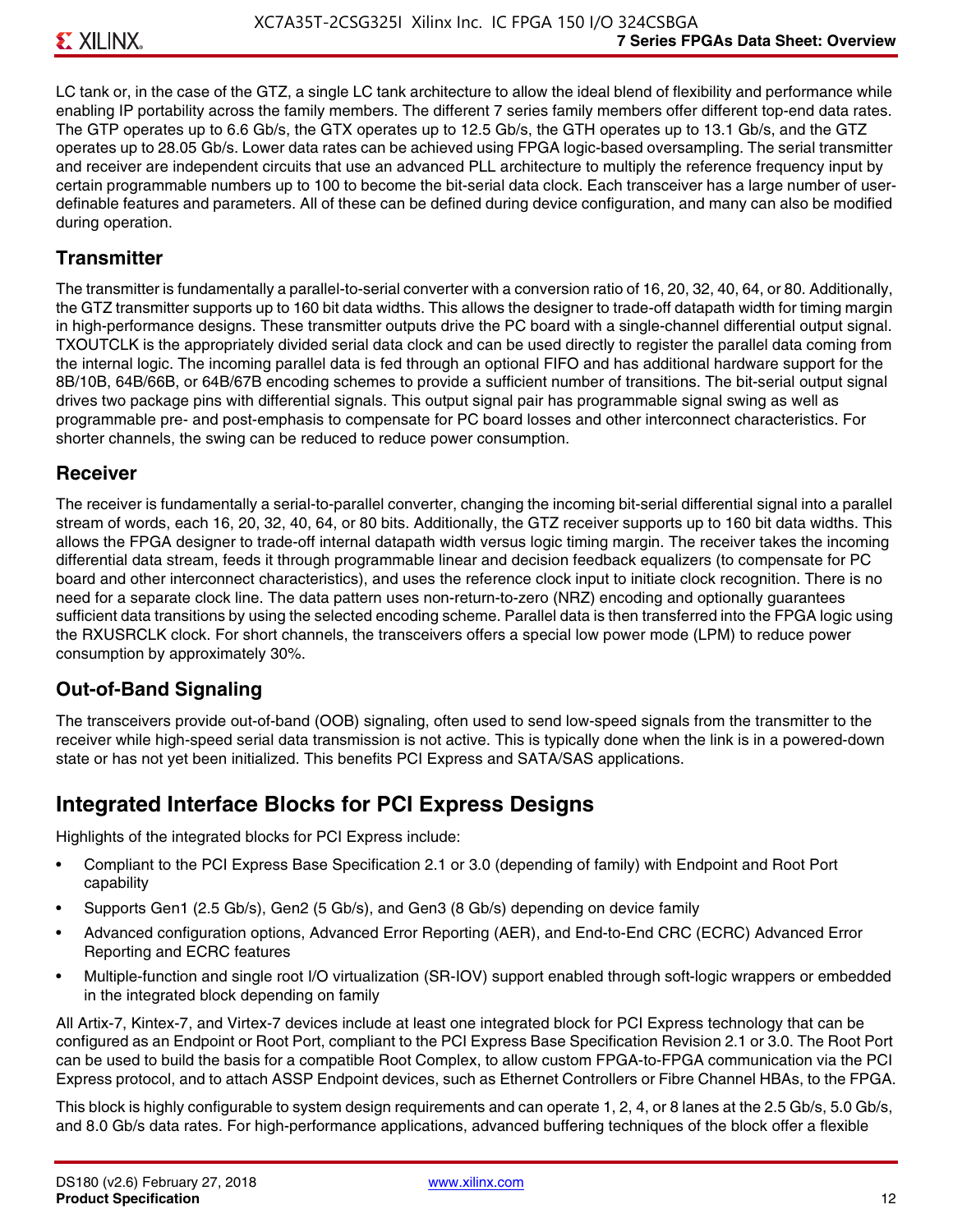maximum payload size of up to 1,024 bytes. The integrated block interfaces to the integrated high-speed transceivers for serial connectivity and to block RAMs for data buffering. Combined, these elements implement the Physical Layer, Data Link Layer, and Transaction Layer of the PCI Express protocol.

Xilinx provides a light-weight, configurable, easy-to-use LogiCORE™ IP wrapper that ties the various building blocks (the integrated block for PCI Express, the transceivers, block RAM, and clocking resources) into an Endpoint or Root Port solution. The system designer has control over many configurable parameters: lane width, maximum payload size, FPGA logic interface speeds, reference clock frequency, and base address register decoding and filtering.

Xilinx offers two wrappers for the integrated block: AXI4-Stream and AXI4 (memory mapped). Note that legacy TRN/Local Link is not available in 7 series devices for the integrated block for PCI Express. AXI4-Stream is designed for existing customers of the integrated block and enables easy migration to AXI4-Stream from TRN. AXI4 (memory mapped) is designed for Xilinx Platform Studio/EDK design flow and MicroBlaze™ processor based designs.

More information and documentation on solutions for PCI Express designs can be found at: <http://www.xilinx.com/products/technology/pci-express.html>.

# **Configuration**

There are many advanced configuration features, including:

- High-speed SPI and BPI (parallel NOR) configuration
- Built-in MultiBoot and safe-update capability
- 256-bit AES encryption with HMAC/SHA-256 authentication
- Built-in SEU detection and correction
- Partial reconfiguration

Xilinx 7 series FPGAs store their customized configuration in SRAM-type internal latches. There are up to 450 Mb configuration bits, depending on device size and user-design implementation options. The configuration storage is volatile and must be reloaded whenever the FPGA is powered up. This storage can also be reloaded at any time by pulling the PROGRAM B pin Low. Several methods and data formats for loading configuration are available, determined by the three mode pins.

The SPI interface (x1, x2, and x4 modes) and the BPI interface (parallel-NOR x8 and x16) are two common methods used for configuring the FPGA. Users can directly connect an SPI or BPI flash to the FPGA, and the FPGA's internal configuration logic reads the bitstream out of the flash and configures itself. The FPGA automatically detects the bus width on the fly, eliminating the need for any external controls or switches. Bus widths supported are x1, x2, and x4 for SPI, and x8 and x16 for BPI. The larger bus widths increase configuration speed and reduce the amount of time it takes for the FPGA to start up after power-on. Some configuration options such as BPI are not supported in all device-package combinations. Refer to [UG470,](http://www.xilinx.com/support/documentation/user_guides/ug470_7Series_Config.pdf) *7 Series FPGAs Configuration User Guide* for details.

In master mode, the FPGA can drive the configuration clock from an internally generated clock, or for higher speed configuration, the FPGA can use an external configuration clock source. This allows high-speed configuration with the ease of use characteristic of master mode. Slave modes up to 32 bits wide are also supported by the FPGA that are especially useful for processor-driven configuration.

The FPGA has the ability to reconfigure itself with a different image using SPI or BPI flash, eliminating the need for an external controller. The FPGA can reload its original design in case there are any errors in the data transmission, ensuring an operational FPGA at the end of the process. This is especially useful for updates to a design after the end product has been shipped. Customers can ship their products with an early version of the design, thus getting their products to market faster. This feature allows customers to keep their end users current with the most up-to-date designs while the product is already in the field.

The dynamic reconfiguration port (DRP) gives the system designer easy access to the configuration and status registers of the MMCM, PLL, XADC, transceivers, and integrated block for PCI Express. The DRP behaves like a set of memory-mapped registers, accessing and modifying block-specific configuration bits as well as status and control registers.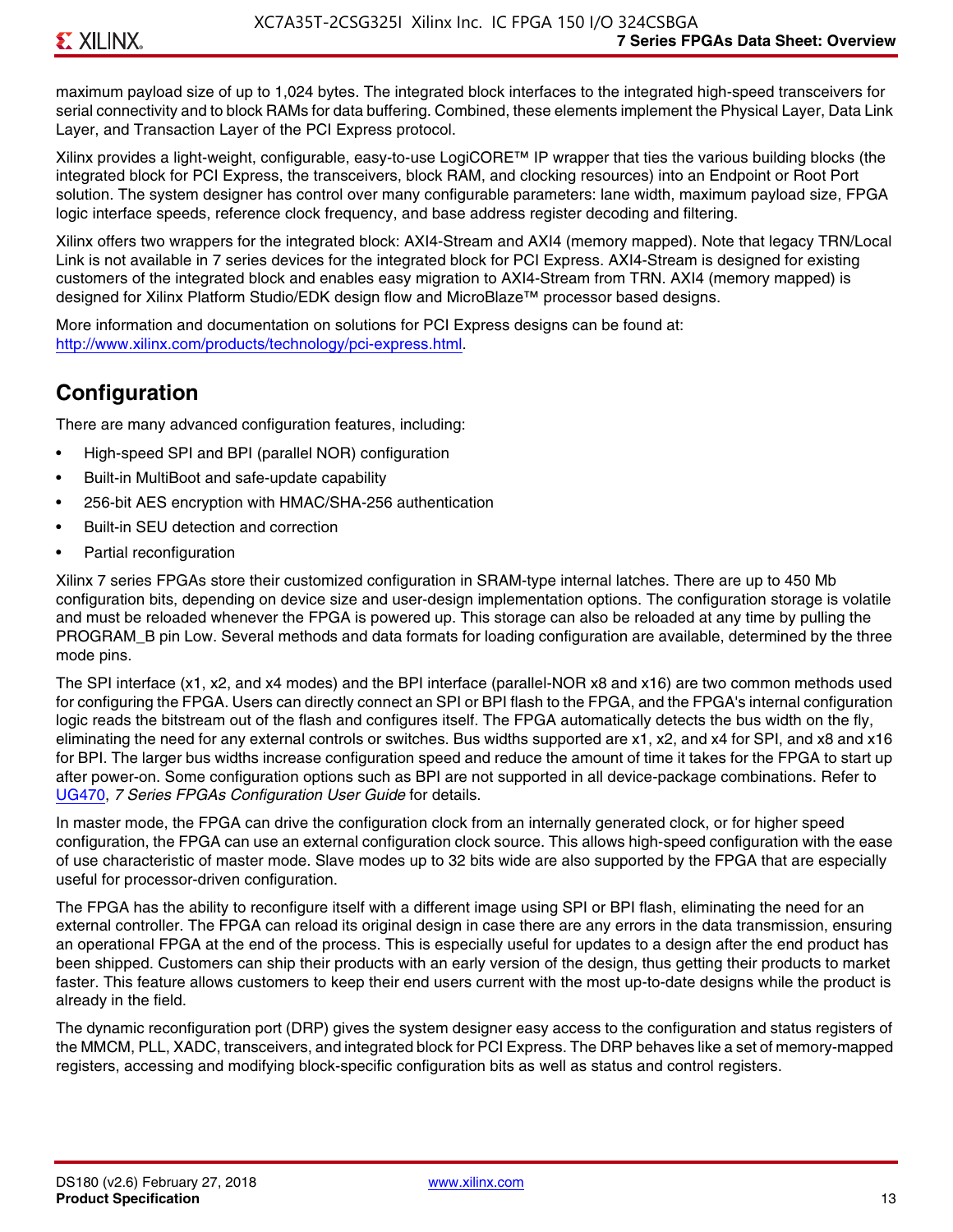# **Encryption, Readback, and Partial Reconfiguration**

In all 7 series FPGAs (except XC7S6 and XC7S15), the FPGA bitstream, which contains sensitive customer IP, can be protected with 256-bit AES encryption and HMAC/SHA-256 authentication to prevent unauthorized copying of the design. The FPGA performs decryption on the fly during configuration using an internally stored 256-bit key. This key can reside in battery-backed RAM or in nonvolatile eFUSE bits.

Most configuration data can be read back without affecting the system's operation. Typically, configuration is an all-or-nothing operation, but Xilinx 7 series FPGAs support partial reconfiguration. This is an extremely powerful and flexible feature that allows the user to change portions of the FPGA while other portions remain static. Users can time-slice these portions to fit more IP into smaller devices, saving cost and power. Where applicable in certain designs, partial reconfiguration can greatly improve the versatility of the FPGA.

# **XADC (Analog-to-Digital Converter)**

Highlights of the XADC architecture include:

- Dual 12-bit 1 MSPS analog-to-digital converters (ADCs)
- Up to 17 flexible and user-configurable analog inputs
- On-chip or external reference option
- On-chip temperature ( $\pm 4^{\circ}$ C max error) and power supply ( $\pm 1\%$  max error) sensors
- Continuous JTAG access to ADC measurements

All Xilinx 7 series FPGAs (except XC7S6 and XC7S15) integrate a new flexible analog interface called XADC. When combined with the programmable logic capability of the 7 series FPGAs, the XADC can address a broad range of data acquisition and monitoring requirements. For more information, go to: [http://www.xilinx.com/ams.](http://www.xilinx.com/ams)

The XADC contains two 12-bit 1 MSPS ADCs with separate track and hold amplifiers, an on-chip analog multiplexer (up to 17 external analog input channels supported), and on-chip thermal and supply sensors. The two ADCs can be configured to simultaneously sample two external-input analog channels. The track and hold amplifiers support a range of analog input signal types, including unipolar, bipolar, and differential. The analog inputs can support signal bandwidths of at least 500 KHz at sample rates of 1MSPS. It is possible to support higher analog bandwidths using external analog multiplexer mode with the dedicated analog input (see [UG480](http://www.xilinx.com/support/documentation/user_guides/ug480_7Series_XADC.pdf), 7 Series FPGAs and Zynq-7000 All Programmable SoC XADC Dual 12-Bit 1 MSPS Analog-to-Digital Converter User Guide)*.*

The XADC optionally uses an on-chip reference circuit  $(\pm 1\%)$ , thereby eliminating the need for any external active components for basic on-chip monitoring of temperature and power supply rails. To achieve the full 12-bit performance of the ADCs, an external 1.25V reference IC is recommended.

If the XADC is not instantiated in a design, then by default it digitizes the output of all on-chip sensors. The most recent measurement results (together with maximum and minimum readings) are stored in dedicated registers for access at any time via the JTAG interface. User-defined alarm thresholds can automatically indicate over-temperature events and unacceptable power supply variation. A user-specified limit (for example, 100°C) can be used to initiate an automatic powerdown.

# **EasyPath-7 FPGAs**

EasyPath-7 FPGAs provide a fast, simple, and risk-free solution for cost reducing Kintex-7, Virtex-7 T, and Virtex-7 XT FPGA designs. EasyPath-7 FPGAs support the same packages, speed grades, and match all Kintex-7 or Virtex-7 FPGA data sheet specifications (in function and timing). With no re-engineering or re-qualification, EasyPath-7 FPGAs deliver the lowest total product cost compared to any other FPGA cost-reduction solution.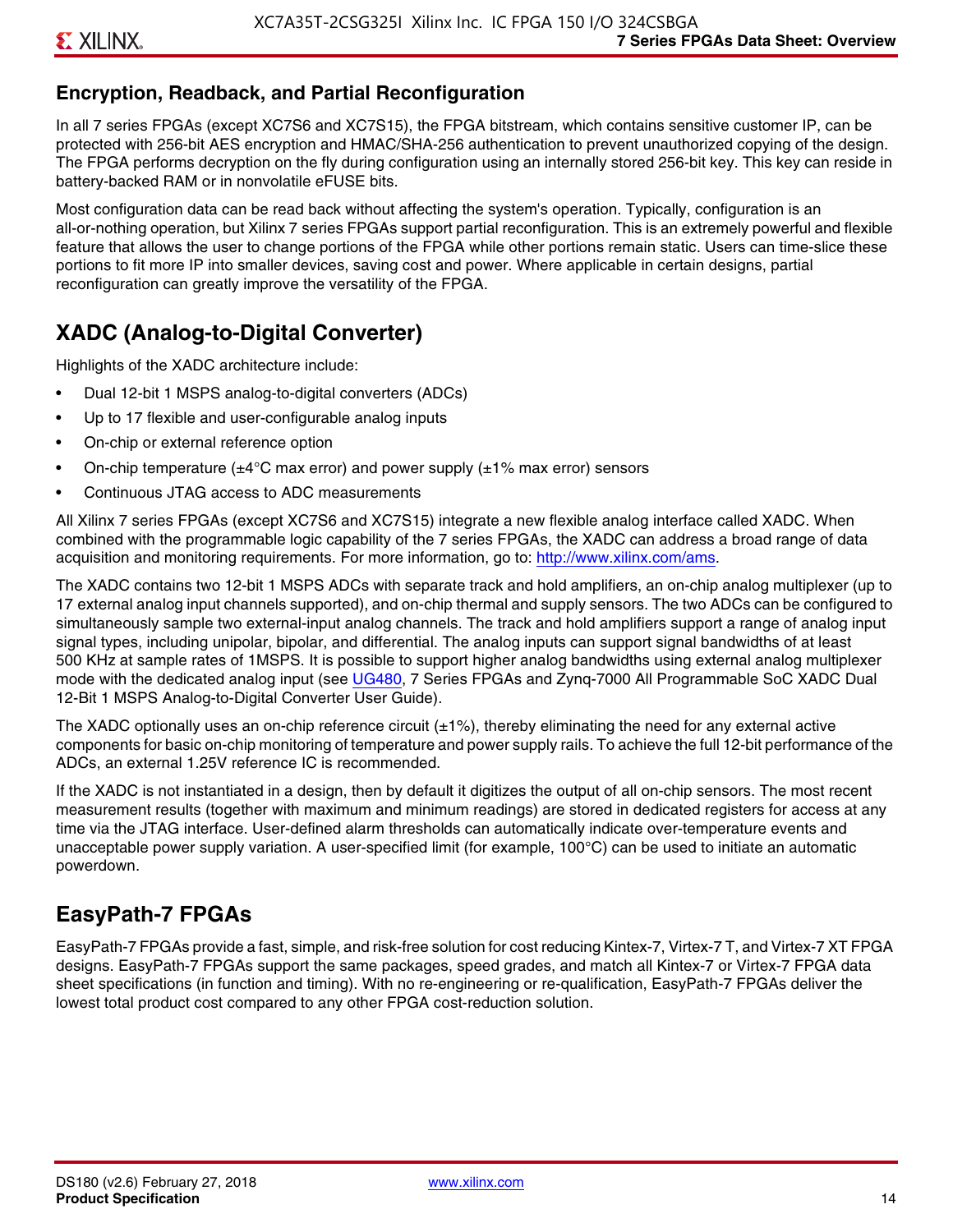# **7 Series FPGA Ordering Information**

Table 12 shows the speed and temperature grades available in the different device families. Some devices might not be available in every speed and temperature grade.

#### *Table 12:* **7 Series Speed Grade and Temperature Ranges**

| <b>Device</b> |                                    |                                                        |                                                    | Speed Grade, Temperature Range, and Operating Voltage  |                                                      |
|---------------|------------------------------------|--------------------------------------------------------|----------------------------------------------------|--------------------------------------------------------|------------------------------------------------------|
| Family        | <b>Devices</b>                     | <b>Commercial (C)</b><br>$0^\circ$ C to +85 $^\circ$ C | Extended (E)<br>$0^{\circ}$ C to +100 $^{\circ}$ C | Industrial (I)<br>$-40^{\circ}$ C to +100 $^{\circ}$ C | Expanded (Q)<br>$-40^{\circ}$ C to +125 $^{\circ}$ C |
|               |                                    | $-2C(1.0V)$                                            |                                                    | $-21(1.0V)$                                            |                                                      |
| Spartan-7     | All                                | $-1C(1.0V)$                                            |                                                    | $-11(1.0V)$                                            | $-1Q(1.0V)$                                          |
|               |                                    |                                                        |                                                    | $-1LI(0.95V)$                                          |                                                      |
|               |                                    |                                                        | $-3E(1.0V)$                                        |                                                        |                                                      |
|               |                                    | $-2C(1.0V)$                                            |                                                    | $-21(1.0V)$                                            |                                                      |
| Artix-7       | All                                |                                                        | -2LE (1.0V or 0.9V)                                |                                                        |                                                      |
|               |                                    | $-1C(1.0V)$                                            |                                                    | $-11(1.0V)$                                            |                                                      |
|               |                                    |                                                        |                                                    | $-1LI(0.95V)$                                          |                                                      |
|               |                                    |                                                        | $-3E(1.0V)$                                        |                                                        |                                                      |
|               |                                    | $-2C(1.0V)$                                            |                                                    | $-21(1.0V)$                                            |                                                      |
|               | XC7K70T                            |                                                        | -2LE (1.0V or 0.9V)                                |                                                        |                                                      |
|               |                                    | $-1C(1.0V)$                                            |                                                    | $-11(1.0V)$                                            |                                                      |
| Kintex-7      | <b>XC7K160T</b>                    |                                                        | $-3E(1.0V)$                                        |                                                        |                                                      |
|               | <b>XC7K325T</b><br><b>XC7K355T</b> | $-2C(1.0V)$                                            |                                                    | $-21(1.0V)$                                            |                                                      |
|               | <b>XC7K410T</b>                    |                                                        | -2LE (1.0V or 0.9V)                                | $-2LI(0.95V)$                                          |                                                      |
|               | <b>XC7K420T</b><br><b>XC7K480T</b> | $-1C(1.0V)$                                            |                                                    | $-11(1.0V)$                                            |                                                      |
|               |                                    |                                                        | $-3E(1.0V)$                                        |                                                        |                                                      |
|               |                                    | $-2C(1.0V)$                                            |                                                    | $-21(1.0V)$                                            |                                                      |
|               | <b>XC7V585T</b>                    |                                                        | $-2LE(1.0V)$                                       |                                                        |                                                      |
|               |                                    | $-1C(1.0V)$                                            |                                                    | $-11(1.0V)$                                            |                                                      |
| Virtex-7 T    |                                    | $-2C(1.0V)$                                            |                                                    |                                                        |                                                      |
|               |                                    |                                                        | $-2GE(1.0V)$                                       |                                                        |                                                      |
|               | XC7V2000T                          |                                                        | $-2LE(1.0V)$                                       |                                                        |                                                      |
|               |                                    | $-1C(1.0V)$                                            |                                                    | $-11(1.0V)$                                            |                                                      |
|               |                                    |                                                        | $-3E(1.0V)$                                        |                                                        |                                                      |
|               | XC7VX330T                          | $-2C(1.0V)$                                            |                                                    | $-21(1.0V)$                                            |                                                      |
|               | XC7VX415T<br>XC7VX485T             |                                                        | $-2LE(1.0V)$                                       |                                                        |                                                      |
|               | XC7VX550T<br>XC7VX690T             |                                                        |                                                    |                                                        |                                                      |
|               |                                    | $-1C(1.0V)$                                            |                                                    | -11 (1.0V)                                             |                                                      |
|               |                                    | $-2C(1.0V)$                                            |                                                    |                                                        |                                                      |
| Virtex-7 XT   | XC7VX980T                          |                                                        | $-2LE(1.0V)$                                       |                                                        |                                                      |
|               |                                    | $-1C(1.0V)$                                            |                                                    | $-11(1.0V)$                                            |                                                      |
|               |                                    | $-2C(1.0V)$                                            |                                                    |                                                        |                                                      |
|               |                                    |                                                        | $-2GE(1.0V)$                                       |                                                        |                                                      |
|               | XC7VX1140T                         |                                                        | $-2LE(1.0V)$                                       |                                                        |                                                      |
|               |                                    | $-1C(1.0V)$                                            |                                                    | $-11(1.0V)$                                            |                                                      |
|               |                                    | $-2C(1.0V)$                                            |                                                    |                                                        |                                                      |
|               |                                    |                                                        | $-2GE(1.0V)$                                       |                                                        |                                                      |
| Virtex-7 HT   | All                                |                                                        | $-2LE(1.0V)$                                       |                                                        |                                                      |
|               |                                    | $-1C(1.0V)$                                            |                                                    |                                                        |                                                      |
|               |                                    |                                                        |                                                    |                                                        |                                                      |

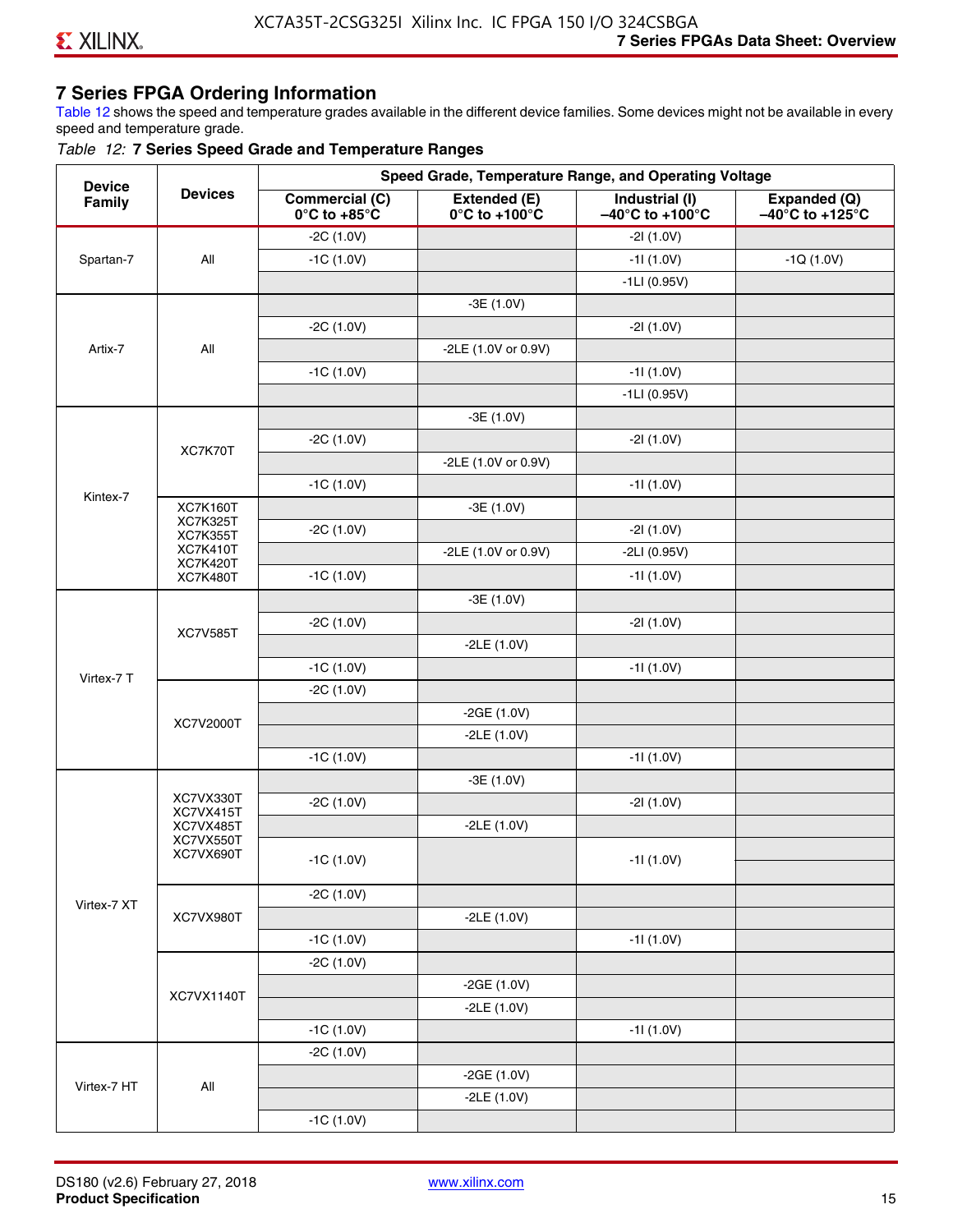The Spartan-7 FPGA ordering information is shown in Figure 1. Refer to the Package Marking section of [UG475,](http://www.xilinx.com/support/documentation/user_guides/ug475_7Series_Pkg_Pinout.pdf) *7 Series FPGAs Packaging and Pinout* for a more detailed explanation of the device markings.





The Artix-7, Kintex-7, and Virtex-7 FPGA ordering information, shown in Figure 2, applies to all packages including Pb-Free. Refer to the Package Marking section of [UG475](http://www.xilinx.com/support/documentation/user_guides/ug475_7Series_Pkg_Pinout.pdf), *7 Series FPGAs Packaging and Pinout* for a more detailed explanation of the device markings.



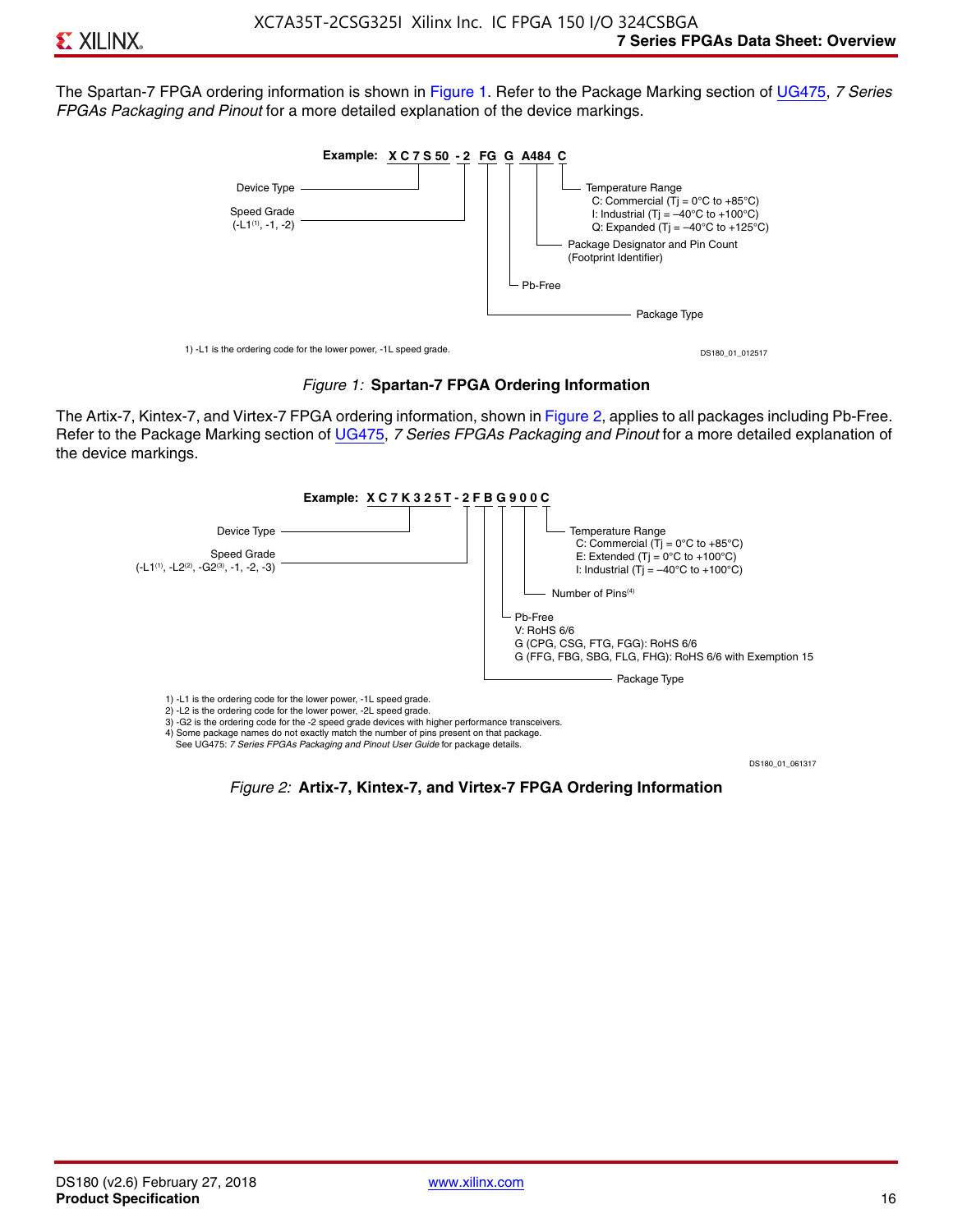# **Revision History**

The following table shows the revision history for this document:

| <b>Date</b> | <b>Version</b> | <b>Description of Revisions</b>                                                                                                                                                                                                                                                                                                                                                                                                                                                                                                                                                                                                                                                                                                                                                                                                                                                                                                                                                                                                                                                                                                                                                                                                                                                                                       |
|-------------|----------------|-----------------------------------------------------------------------------------------------------------------------------------------------------------------------------------------------------------------------------------------------------------------------------------------------------------------------------------------------------------------------------------------------------------------------------------------------------------------------------------------------------------------------------------------------------------------------------------------------------------------------------------------------------------------------------------------------------------------------------------------------------------------------------------------------------------------------------------------------------------------------------------------------------------------------------------------------------------------------------------------------------------------------------------------------------------------------------------------------------------------------------------------------------------------------------------------------------------------------------------------------------------------------------------------------------------------------|
| 06/21/10    | 1.0            | Initial Xilinx release.                                                                                                                                                                                                                                                                                                                                                                                                                                                                                                                                                                                                                                                                                                                                                                                                                                                                                                                                                                                                                                                                                                                                                                                                                                                                                               |
| 07/30/10    | 1.1            | Added SHA-256 to authentication information. Updated Table 5, Table 7, Virtex-7 FPGA Device-<br>Package Combinations and Maximum I/Os table (Virtex-7 T devices), and Table 9 with ball pitch<br>information and voltage bank information. Updated DSP and Logic Slice information in Table 8.<br><b>Updated Low-Power Gigabit Transceivers.</b>                                                                                                                                                                                                                                                                                                                                                                                                                                                                                                                                                                                                                                                                                                                                                                                                                                                                                                                                                                      |
| 09/24/10    | 1.2            | In General Description, updated 4.7 TMACS DSP to 5.0 TMACS DSP. In Table 1, added Note 1;<br>updated Peak DSP Performance for Kintex-7 and Virtex-7 families. In Table 4, updated CMT<br>information for XC7A175T and XC7A355T. In Table 6, replaced XC7K120T with XC7K160T and<br>replaced XC7K230T with XC7K325T-and updated corresponding information. Also added<br>XC7K355T, XC7K420T, and XC7K480T. In Table 7, replaced XC7K230T with XC7K325T. In Table 8,<br>updated XC7V450T Logic Cell, CLB, block RAM, and PCI information; updated XC7VX415T and<br>XC7VX690T PCI information; updated XC7V1500T, and XC7V2000T block RAM information; and<br>replaced XC7VX605T with XC7VX575T, replaced XC7VX895T with XC7VX850T, and replaced<br>XC7VX910T with XC7VX865T-and updated corresponding information. Updated Digital Signal<br>Processing - DSP Slice with operating speed of 640 MHz. Removed specific transceiver type from<br>Out-of-Band Signaling. In Virtex-7 FPGA Device-Package Combinations and Maximum I/Os table<br>(Virtex-7 T devices), replaced XC7VX605T with XC7VX575T and added table notes 2 and 3. In<br>Table 9, removed the FFG784 package for the XC7VX485T device; replaced XC7VX605T with<br>XC7VX575T; replaced XC7VX895T with XC7VX850T; and replaced XC7VX910T with XC7VX865T. |
| 10/20/10    | 1.3            | In Table 7, replaced XC7K120T with XC7K160T. Updated Digital Signal Processing - DSP Slice.                                                                                                                                                                                                                                                                                                                                                                                                                                                                                                                                                                                                                                                                                                                                                                                                                                                                                                                                                                                                                                                                                                                                                                                                                           |
| 11/17/10    | 1.4            | Updated maximum I/O bandwidth to 3.1 Tb/s in General Description. Updated Peak Transceiver Speed<br>for Virtex-7 FPGAs in Summary of 7 Series FPGA Features and in Table 1. Updated Peak DSP<br>Performance values in Table 1 and Digital Signal Processing - DSP Slice. In Table 7, updated<br>XC7K70T I/O information. In Table 8, added XC7VH290T, XC7VH580T, and XC7VH870T devices and<br>updated total I/O banks information for the XC7V585T, XC7V855T, XC7V1500T, and XC7VX865T<br>devices. In Table 9, updated XC7VX415T, XC7VX485T, XC7VX690T, XC7VX850T, and XC7VX865T<br>device information. Added Table 11. Updated Low-Power Gigabit Transceivers information, including<br>the addition of the GTZ transceivers.                                                                                                                                                                                                                                                                                                                                                                                                                                                                                                                                                                                        |
| 02/22/11    | 1.5            | Updated Summary of 7 Series FPGA Features and the Low-Power Gigabit Transceivers highlights and<br>section. In Table 1, updated Kintex-7 FPGA, Artix-7 FPGA information. In Table 4, updated XC7A175T.<br>Also, updated XC7A355T. Added three Artix-7 FPGA packages to Table 5: SBG325, SBG484, and<br>FBG485, changed package from FGG784 to FBG784, and updated package information for<br>XC7A175T and XC7A355T devices. In Table 6, updated XC7K160T and added three devices:<br>XC7K355T, XC7K420T, and XC7K480T. In Table 7, updated XC7K70T package information and added<br>three devices: XC7K355T, XC7K420T, and XC7K480T. In Table 8, added note 1 (EasyPath FPGAs)<br>and updated note 7 to include GTZ transceivers. In Virtex-7 FPGA Device-Package Combinations and<br>Maximum I/Os table (Virtex-7 T devices), added two Virtex-7 FPGA packages: FHG1157 and<br>FHG1761, and updated XC7V1500T (no FFG1157) and XC7V2000T (no FFG1761) package<br>information and removed the associated notes. Added CLBs, Slices, and LUTs. Updated Input/Output.<br>Added EasyPath-7 FPGAs.                                                                                                                                                                                                                        |
| 03/28/11    | 1.6            | Updated General Description, Summary of 7 Series FPGA Features, Table 1, Table 4, Table 5, Table 6,<br>Table 7, Table 8, Table 9 (combined Virtex-7 T and XT devices in one table), and Table 11. Updated the<br>Low-Power Gigabit Transceivers highlights and section. Updated Block RAM, Integrated Interface<br>Blocks for PCI Express Designs, Configuration, Encryption, Readback, and Partial Reconfiguration,<br>XADC (Analog-to-Digital Converter), 7 Series FPGA Ordering Information, and EasyPath-7 FPGAs.                                                                                                                                                                                                                                                                                                                                                                                                                                                                                                                                                                                                                                                                                                                                                                                                 |
| 07/06/11    | 1.7            | Updated General Description, Summary of 7 Series FPGA Features, Table 1, Table 4, Table 6, Table 8,<br>Table 9 and Table 11. Added Table 10. Added Stacked Silicon Interconnect (SSI) Technology. Updated<br>Transmitter, Configuration, and XADC (Analog-to-Digital Converter). Updated Figure 1.                                                                                                                                                                                                                                                                                                                                                                                                                                                                                                                                                                                                                                                                                                                                                                                                                                                                                                                                                                                                                    |
| 09/13/11    | 1.8            | Updated General Description, Table 1, Table 4, Table 5, Table 8, CLBs, Slices, and LUTs,<br>Configuration, and 7 Series FPGA Ordering Information.                                                                                                                                                                                                                                                                                                                                                                                                                                                                                                                                                                                                                                                                                                                                                                                                                                                                                                                                                                                                                                                                                                                                                                    |
| 01/15/12    | 1.9            | Updated General Description, Table 1, Table 4, Table 5, Table 6, Table 7, Table 8, Table 10, Table 11,<br>Block RAM, Digital Signal Processing - DSP Slice, Low-Power Gigabit Transceivers, Integrated<br>Interface Blocks for PCI Express Designs, Configuration, EasyPath-7 FPGAs, and 7 Series FPGA<br><b>Ordering Information.</b>                                                                                                                                                                                                                                                                                                                                                                                                                                                                                                                                                                                                                                                                                                                                                                                                                                                                                                                                                                                |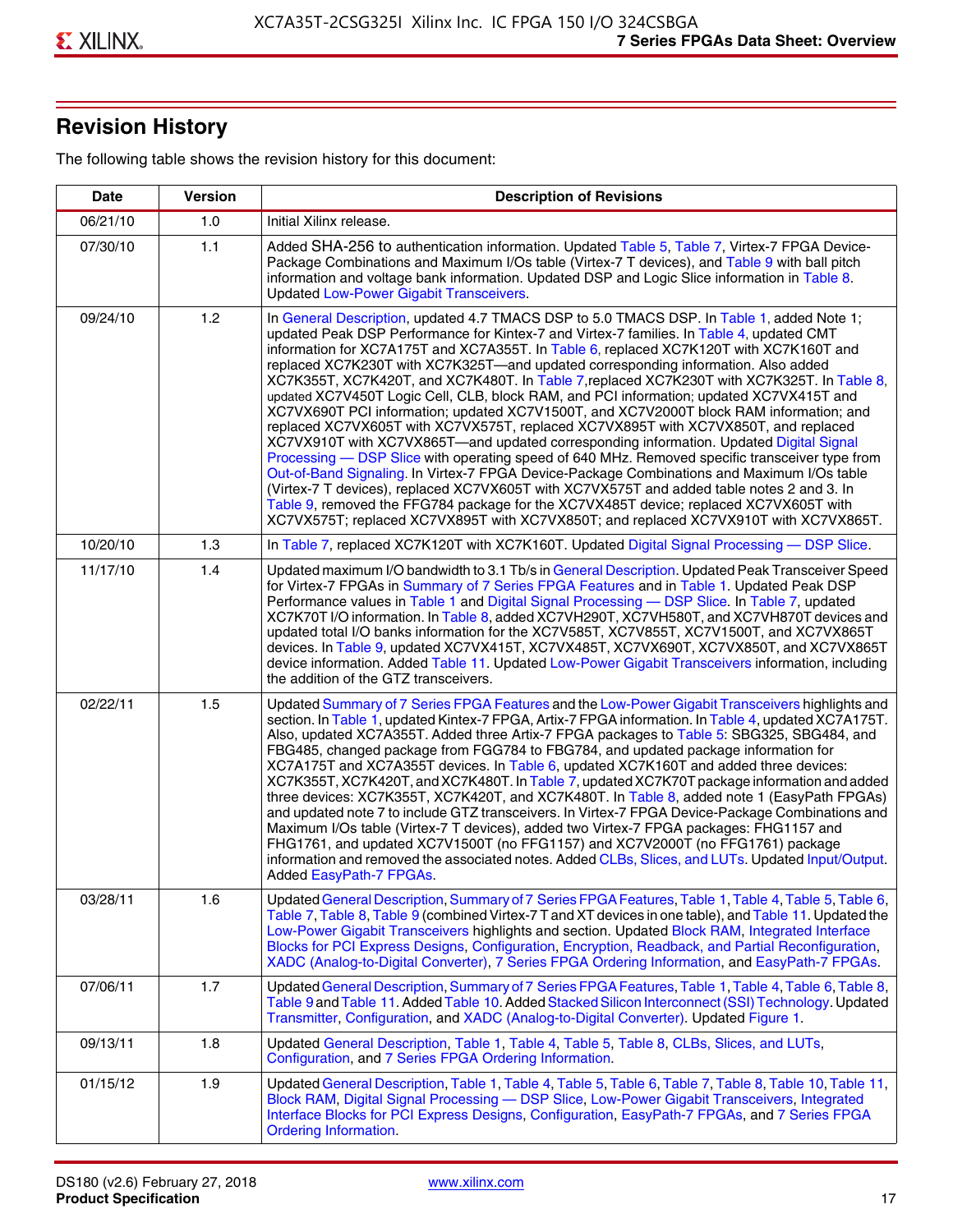| <b>Date</b> | <b>Version</b> | <b>Description of Revisions</b>                                                                                                                                                                                                                                                                                                                                                                                                                                     |
|-------------|----------------|---------------------------------------------------------------------------------------------------------------------------------------------------------------------------------------------------------------------------------------------------------------------------------------------------------------------------------------------------------------------------------------------------------------------------------------------------------------------|
| 03/02/12    | 1.10           | Updated General Description, Table 5, and Table 12.                                                                                                                                                                                                                                                                                                                                                                                                                 |
| 05/02/12    | 1.11           | Updated Table 7, Table 9, Table 10, Low-Power Gigabit Transceivers, and 7 Series FPGA Ordering<br>Information. Added 7 Series FPGA Ordering Information.                                                                                                                                                                                                                                                                                                            |
| 10/15/12    | 1.12           | Updated overview with Artix-7 SL and SLT devices. Updated Table 1, Table 4, Table 5, Table 8, Table 9,<br>Table 10, Table 11, and Table 12. Added Table 3. Updated Regional Clocks, Block RAM, Integrated<br>Interface Blocks for PCI Express Designs, Configuration, and 7 Series FPGA Ordering Information.                                                                                                                                                       |
| 11/30/12    | 1.13           | Updated notes in Table 4 and Table 12. Updated XADC (Analog-to-Digital Converter).                                                                                                                                                                                                                                                                                                                                                                                  |
| 07/29/13    | 1.14           | Removed SL and SLT devices. Updated General Description, Table 4, Table 5, notes in Table 6 and<br>Table 8, Regional Clocks, Input/Output, Low-Power Gigabit Transceivers, Integrated Interface Blocks<br>for PCI Express Designs, Configuration, and 7 Series FPGA Ordering Information. Removed previous<br>Table 3.                                                                                                                                              |
| 02/18/14    | 1.15           | Changed document classification to Product Specification from Preliminary Product Specification.<br>Updated HR I/O information for XC7A35T and XC7A50T in Table 5. Updated XC7VH870T I/O<br>information in Table 8. Updated Table 11.                                                                                                                                                                                                                               |
| 10/08/14    | 1.16           | Added XC7A15T to Table 4 and Table 5. Removed HCG1931 and HCG1932 from Table 11. Updated<br>Input/Output Delay; Block RAM; Configuration; I/O Clocks; and Updated Table 12 and Figure 1.                                                                                                                                                                                                                                                                            |
| 12/17/14    | 1.16.1         | Typographical edit.                                                                                                                                                                                                                                                                                                                                                                                                                                                 |
| 05/27/15    | 1.17           | Updated Table 5, Table 7, Table 9, Table 10, Table 11, and Figure 1.                                                                                                                                                                                                                                                                                                                                                                                                |
| 09/27/16    | 2.0            | Added Spartan-7 devices throughout document, including Table 1, Table 2, Table 3, and Table 12.<br>Added two Artix-7 devices XC7A12T and XC7A25T throughout document, including Table 4, Table 5,<br>and Table 12. Updated General Description; Figure 1, Table 7, Regional Clocks, Block RAM,<br>Integrated Interface Blocks for PCI Express Designs, Configuration, Encryption, Readback, and Partial<br>Reconfiguration, and XADC (Analog-to-Digital Converter). |
| 10/20/16    | 2.1            | Updated Table 5.                                                                                                                                                                                                                                                                                                                                                                                                                                                    |
| 12/15/16    | 2.2            | Updated Table 3.                                                                                                                                                                                                                                                                                                                                                                                                                                                    |
| 03/17/17    | 2.3            | Updated Table 1, Table 5, Table 7, Table 9, Table 10, Table 12, and I/O Electrical Characteristics.                                                                                                                                                                                                                                                                                                                                                                 |
| 03/28/17    | 2.4            | Updated Table 7.                                                                                                                                                                                                                                                                                                                                                                                                                                                    |
| 08/01/17    | 2.5            | Updated Table 5 and Figure 2.                                                                                                                                                                                                                                                                                                                                                                                                                                       |
| 02/27/18    | 2.6            | Added MicroBlaze CPU information to the Summary of 7 Series FPGA Features and Table 1.                                                                                                                                                                                                                                                                                                                                                                              |

# **Notice of Disclaimer**

The information disclosed to you hereunder (the "Materials") is provided solely for the selection and use of Xilinx products. To the maximum extent permitted by applicable law: (1) Materials are made available "AS IS" and with all faults, Xilinx hereby DISCLAIMS ALL WARRANTIES AND CONDITIONS, EXPRESS, IMPLIED, OR STATUTORY, INCLUDING BUT NOT LIMITED TO WARRANTIES OF MERCHANTABILITY, NON-INFRINGEMENT, OR FITNESS FOR ANY PARTICULAR PURPOSE; and (2) Xilinx shall not be liable (whether in contract or tort, including negligence, or under any other theory of liability) for any loss or damage of any kind or nature related to, arising under, or in connection with, the Materials (including your use of the Materials), including for any direct, indirect, special, incidental, or consequential loss or damage (including loss of data, profits, goodwill, or any type of loss or damage suffered as a result of any action brought by a third party) even if such damage or loss was reasonably foreseeable or Xilinx had been advised of the possibility of the same. Xilinx assumes no obligation to correct any errors contained in the Materials or to notify you of updates to the Materials or to product specifications. You may not reproduce, modify, distribute, or publicly display the Materials without prior written consent. Certain products are subject to the terms and conditions of Xilinx's limited warranty, please refer to Xilinx's Terms of Sale which can be viewed at [www.xilinx.com/legal.htm#tos;](www.xilinx.com/legal.htm#tos) IP cores may be subject to warranty and support terms contained in a license issued to you by Xilinx. Xilinx products are not designed or intended to be fail-safe or for use in any application requiring fail-safe performance; you assume sole risk and liability for use of Xilinx products in such critical applications, please refer to Xilinx's Terms of Sale which can be viewed at <www.xilinx.com/legal.htm#tos>.

# **Automotive Applications Disclaimer**

AUTOMOTIVE PRODUCTS (IDENTIFIED AS "XA" IN THE PART NUMBER) ARE NOT WARRANTED FOR USE IN THE DEPLOYMENT OF AIRBAGS OR FOR USE IN APPLICATIONS THAT AFFECT CONTROL OF A VEHICLE ("SAFETY APPLICATION") UNLESS THERE IS A SAFETY CONCEPT OR REDUNDANCY FEATURE CONSISTENT WITH THE ISO 26262 AUTOMOTIVE SAFETY STANDARD ("SAFETY DESIGN"). CUSTOMER SHALL, PRIOR TO USING OR DISTRIBUTING ANY SYSTEMS THAT INCORPORATE PRODUCTS, THOROUGHLY TEST SUCH SYSTEMS FOR SAFETY PURPOSES. USE OF PRODUCTS IN A SAFETY APPLICATION WITHOUT A SAFETY DESIGN IS FULLY AT THE RISK OF CUSTOMER, SUBJECT ONLY TO APPLICABLE LAWS AND REGULATIONS GOVERNING LIMITATIONS ON PRODUCT LIABILITY.